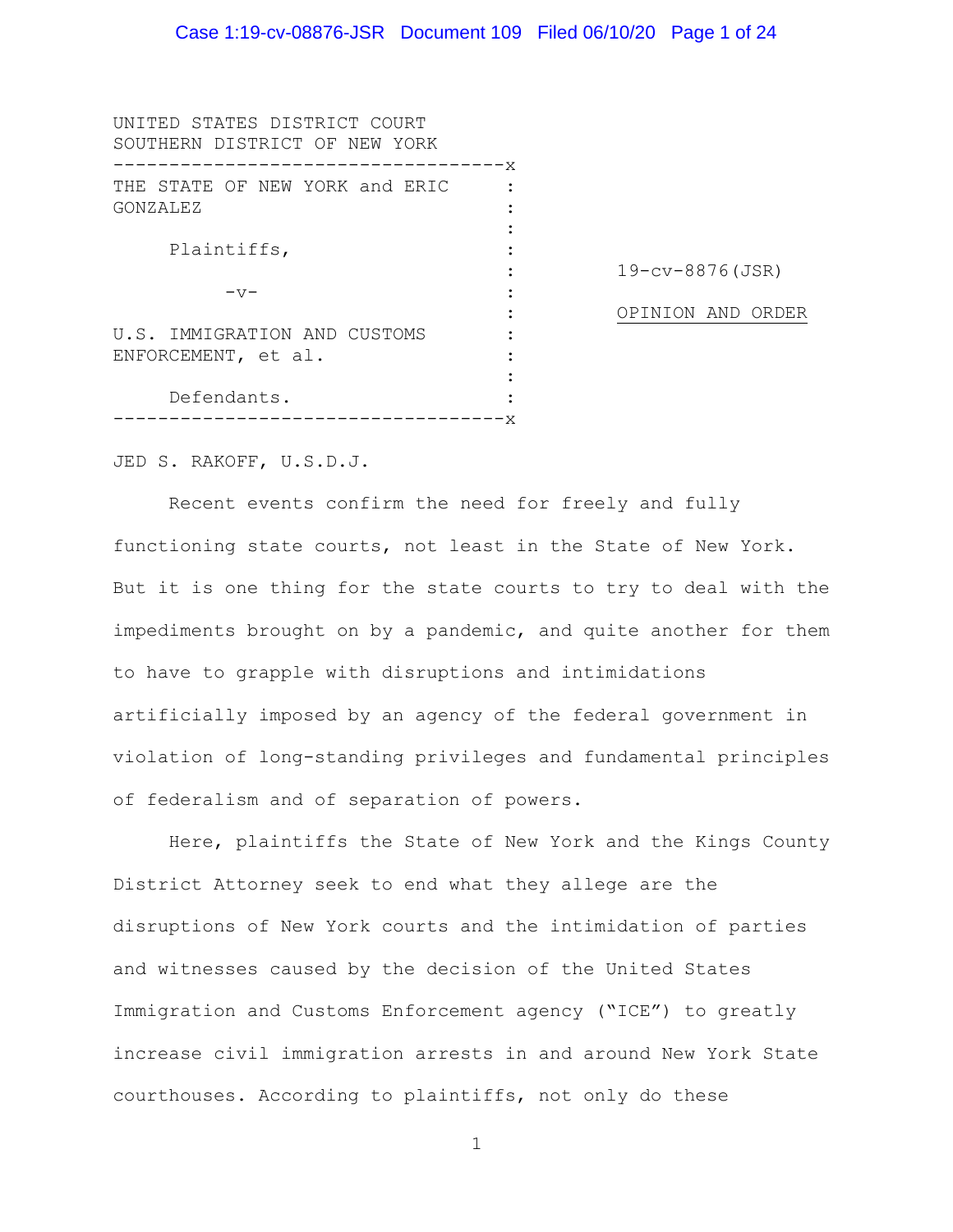### Case 1:19-cv-08876-JSR Document 109 Filed 06/10/20 Page 2 of 24

immigration arrests make certain parties and witnesses fear coming to court, but the temporary chaos they create disrupts court proceedings and makes it impossible for judges to do their jobs effectively.

Accordingly, plaintiffs here seek injunctive and declaratory relief against ICE's current courthouse arrest policy as set forth in an ICE Directive issued in January 2018. In their first cause of action, plaintiffs argue that the policy exceeds ICE's authority under the Immigration and Nationality Act ("INA"), and is thus invalid under section  $706(2)(C)$  of the Administrative Procedure Act ("APA"). In their second cause of action, plaintiffs argue that the agency adopted this policy in an arbitrary and capricious manner, thereby violating section 706(2)(A) of the APA.

Following discovery and motion practice, the contending parties now cross-move for summary judgment on both of these claims. For the following reasons, the Court rules in plaintiffs' favor on both claims and grants the requested relief.

#### **BACKGROUND**

In their complaint filed on September 25, 2019, plaintiffs the State of New York and the Kings County District Attorney sought injunctive and declaratory relief from ICE's policy of conducting civil immigration arrests of aliens at New York state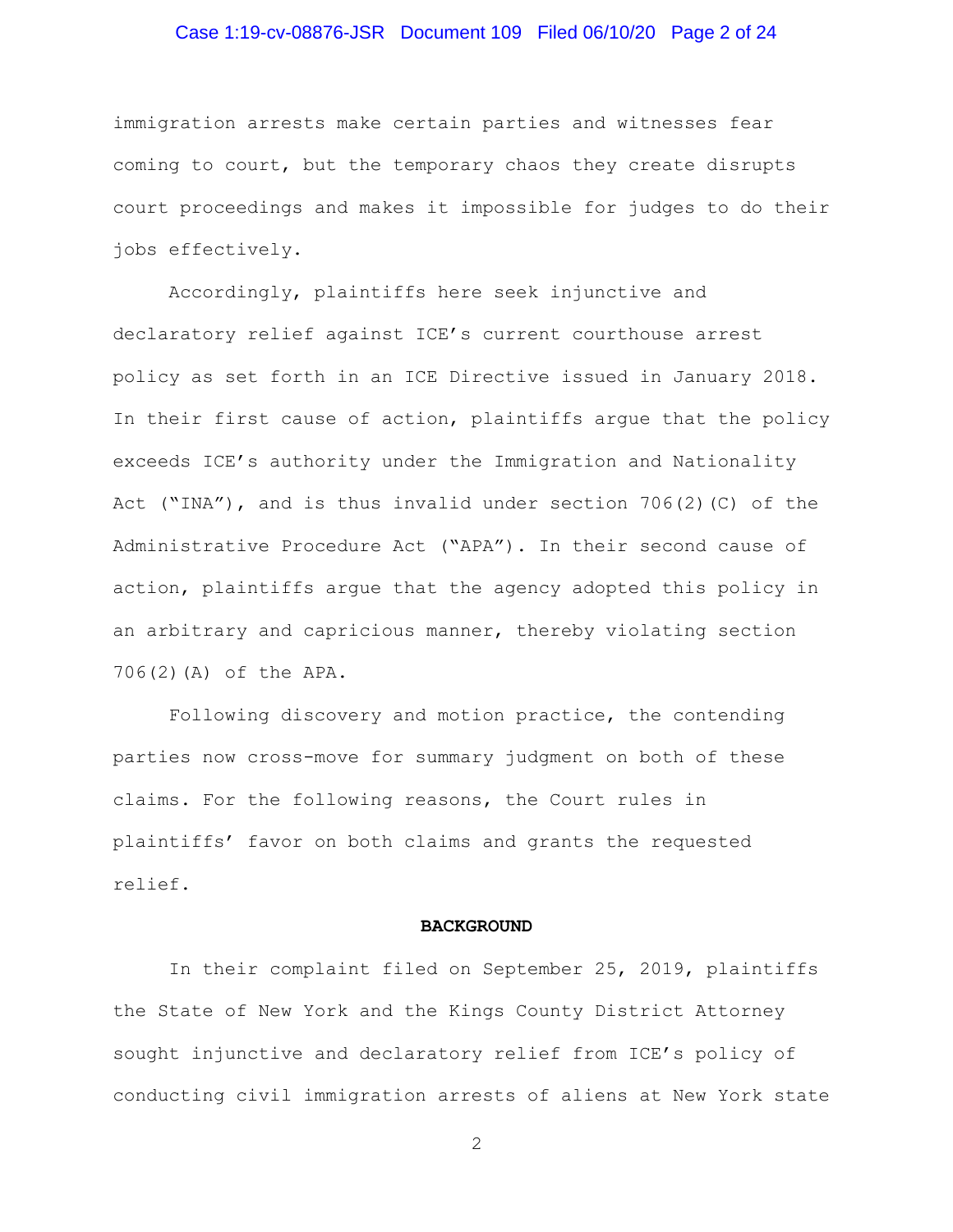### Case 1:19-cv-08876-JSR Document 109 Filed 06/10/20 Page 3 of 24

courthouses. Compl., Prayer for Relief ¶¶ 2-5, ECF No. 1 (Sept. 25, 2019).1 Prior to 2017, ICE required its officers to avoid courthouse arrests except in very limited circumstances involving high-priority removal targets. In furtherance thereof, ICE, on March 19, 2014, issued its 2014 courthouse arrest guidance, declaring that "[e]nforcement actions at or near courthouses will only be undertaken against Priority 1 aliens," Ex.  $46,^2$  AR  $76,^3$  a term narrowly defined in an earlier memorandum issued by ICE's parent, the Department of Homeland Security ("DHS"), as "[a]liens who pose a danger to national security or a risk to public safety," Ex. 48 at 1.4 Additionally, the 2014 courthouse arrest guidance did not permit courthouse arrests of

 $2$  Numbered exhibits refer to the exhibits to the Declaration of Matthew Colangelo in Support of Plaintiffs' Motion for Summary Judgment, ECF No. 91 (Mar. 13, 2020).

<sup>3</sup> AR citations refer to the administrative record filed at ECF Nos. 55 (Jan. 3, 2020) and 75 (Feb. 14, 2020).

<sup>&</sup>lt;sup>1</sup> The complaint also named as defendants ICE's parent agency  $$ the United States Department of Homeland Security — as well as the heads of both agencies. Compl. ¶¶ 20-22.

<sup>4</sup> The Priority 1 category was further specified to include "aliens engaged in or suspected of terrorism or espionage, or who otherwise pose a danger to national security"; "aliens" convicted of crimes, with a particular emphasis on violent criminals, felons, and repeat offenders"; "aliens not younger than 16 years of age who participated in organized criminal gangs"; "aliens subject to outstanding criminal warrants"; and "aliens who otherwise pose a serious risk to public safety." Id. at 1-2.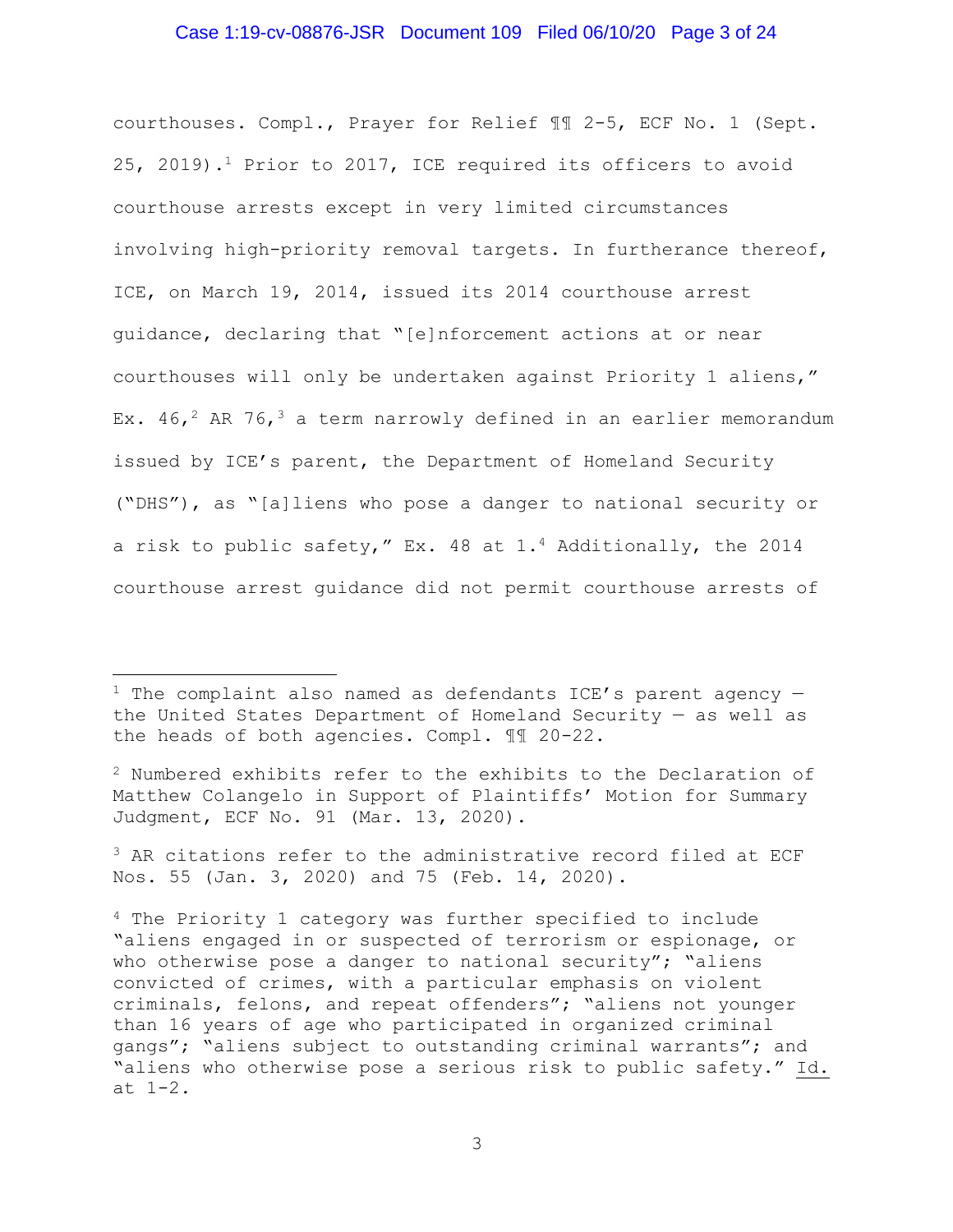### Case 1:19-cv-08876-JSR Document 109 Filed 06/10/20 Page 4 of 24

"individuals who may be 'collaterally' present, such as family members or friends who may accompany the target alien to court appearances or functions." AR 76.5 In January 2015, ICE promulgated its 2015 courthouse arrest guidance, slightly revising but not materially expanding the categories of aliens subject to courthouse arrest. AR 171.<sup>6</sup>

All of this significantly changed after the new federal administration took office in 2017. To begin with, President Trump, only five days after taking office, issued Executive Order No. 13,768 (the "Executive Order"), Enhancing Public Safety in the Interior of the United States, 82 Fed. Reg. 8799 (Jan. 25, 2017), AR 71-75. The Executive Order, though not

<sup>6</sup> Specifically, the 2015 courthouse arrest guidance directed that immigration arrests "at or near" courthouses "only be undertaken against" Priority  $1(a)$ ,  $1(c)$ ,  $1(d)$ , and  $1(e)$  aliens, categories defined as, respectively, "(a) aliens engaged in or suspected of terrorism or espionage, or who otherwise pose a danger to national security;" "(c) aliens convicted of an offense for which an element was active participation in a criminal street gang;" "(d) aliens convicted of an offense classified as a felony in the convicting jurisdiction, other than a state or local offense for which an essential element was the alien's immigration history;" and "(e) aliens convicted of an 'aggravated felon[y]' as defined in section 101(a)(43) of the Immigration and Nationality Act at the time of the conviction." Id.

<sup>5</sup> Whether even the very limited and circumscribed arrest policy embodied in ICE's 2014 guidance violated the law is a question this Court need not address. As a practical matter, it was unlikely to raise a threat of the disruptions and interruptions that the present policy presents.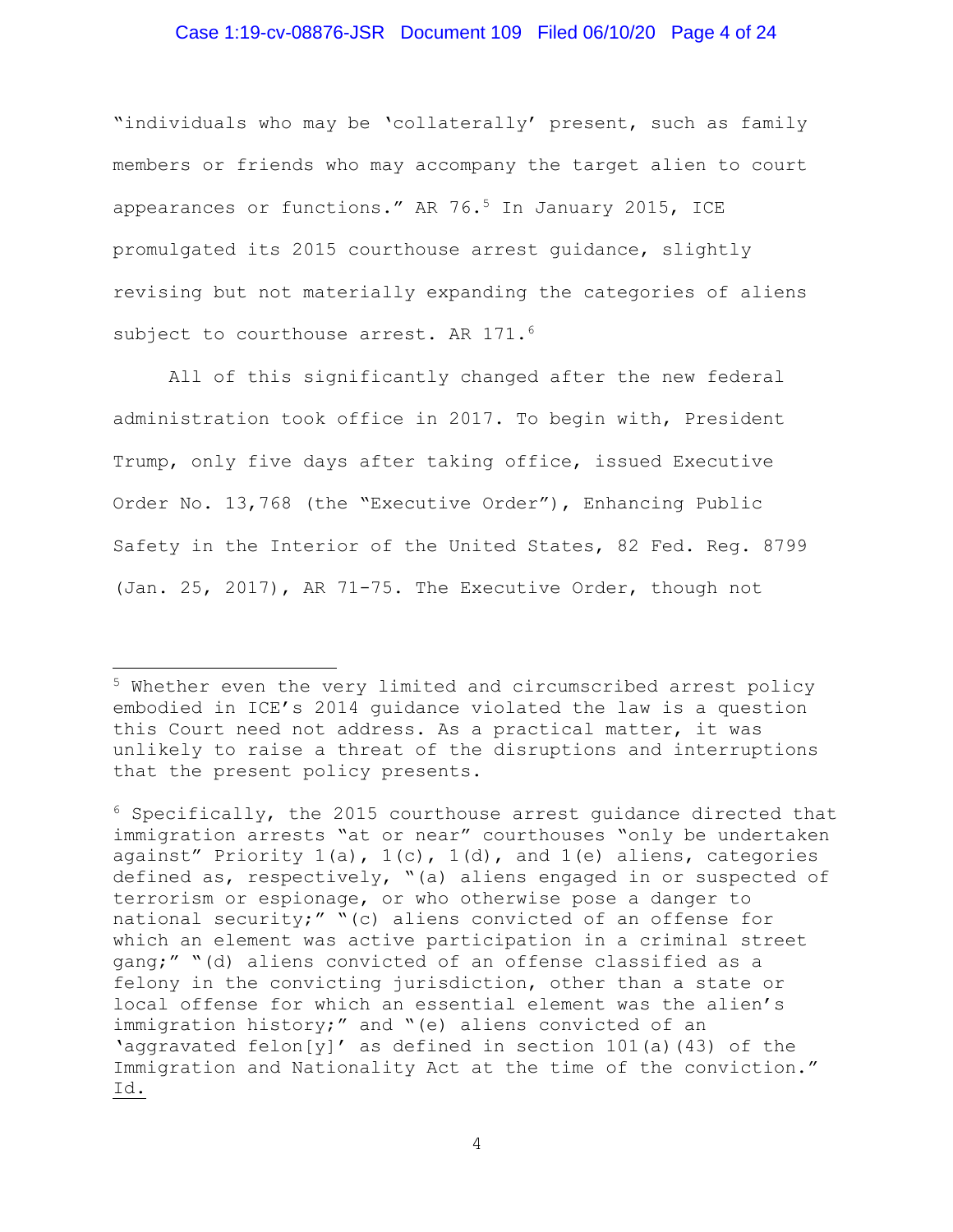### Case 1:19-cv-08876-JSR Document 109 Filed 06/10/20 Page 5 of 24

specifically addressed to courthouse arrests, directed DHS to prioritize immigration enforcement against broader categories of aliens than those named in prior policies.<sup>7</sup> Very shortly thereafter, in February 2017, then-DHS Secretary John Kelly issued a memorandum (the "2017 Implementing Memo"), AR 91-96, that, once again in general terms, sought to implement the Executive Order by rescinding the earlier guidance on immigration enforcement priorities and providing that "the Department no longer will exempt classes or categories of removable aliens from potential enforcement." AR 92.

Although neither the Executive Order nor the Implementing Memo expressly addressed courthouse arrests, the parties here agree that ICE officers understood the Executive Order in particular, and the 2017 Implementing Memo as well, to effectively remove the earlier limitations on courthouse arrests and mandate broader enforcement in and around state courthouses.

 $7$  The Executive Order named as priorities for removal any noncitizens who "(a) [h]ave been convicted of any criminal offense"; "(b) [h]ave been charged with any criminal offense, where such charge has not been resolved"; "(c) [h]ave committed acts that constitute a chargeable criminal offense"; "(d) [h]ave engaged in fraud or willful misrepresentation in connection with any official matter or application before a governmental agency"; "(e) [h]ave abused any program related to receipt of public benefits"; "(f) [a]re subject to a final order of removal, but who have not complied with their legal obligation to depart the United States"; or "(g) [i]n the judgment of an immigration officer, otherwise pose a risk to public safety or national security." AR 72.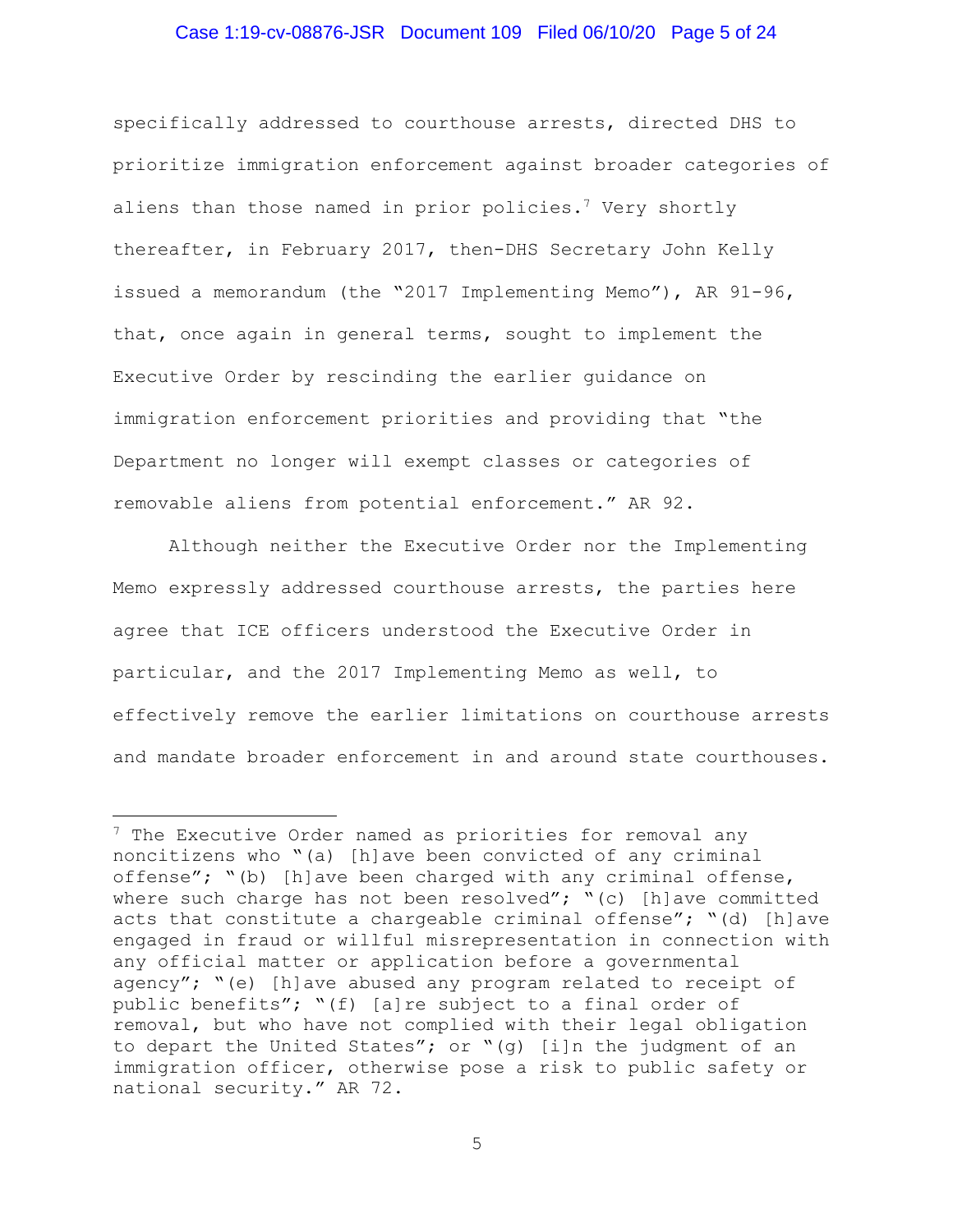#### Case 1:19-cv-08876-JSR Document 109 Filed 06/10/20 Page 6 of 24

See, e.g., Ex. 29 at Tr. 127:15-129:14; Ex. 38 at Tr. 217:6-14; Ex. 41 Tr. at 108:3-15. The result was a great increase in courthouse arrests, including (as detailed below) in New York State.

About a year later, on January 10, 2018, ICE promulgated Directive No. 11072.1 (the "Directive"). Ex. 53. The Directive largely codified and regularized the change in courthouse arrest policy that was already being implemented by ICE agents. Specifically, the Directive expressly allowed ICE officers to arrest in and around courthouses a much broader sweep of aliens, including, inter alia, "aliens who have been ordered removed from the United States but have failed to depart, and aliens who have re-entered the country illegally after being removed." Id. ¶ 2. While the Directive further provided that "family members or friends accompanying the target alien to court appearances or serving as a witness in a proceeding" should not be arrested absent "special circumstances," it left the determination of whether such circumstances exist to the case-by-case judgment of individual ICE officers. Id.<sup>8</sup>

<sup>&</sup>lt;sup>8</sup> The Directive also instructed ICE agents to generally avoid enforcement actions in family court, small claims court, and similar courts, and further directed that arrests "should, to the extent practicable, continue to take place in non-public areas of the courthouse." Id.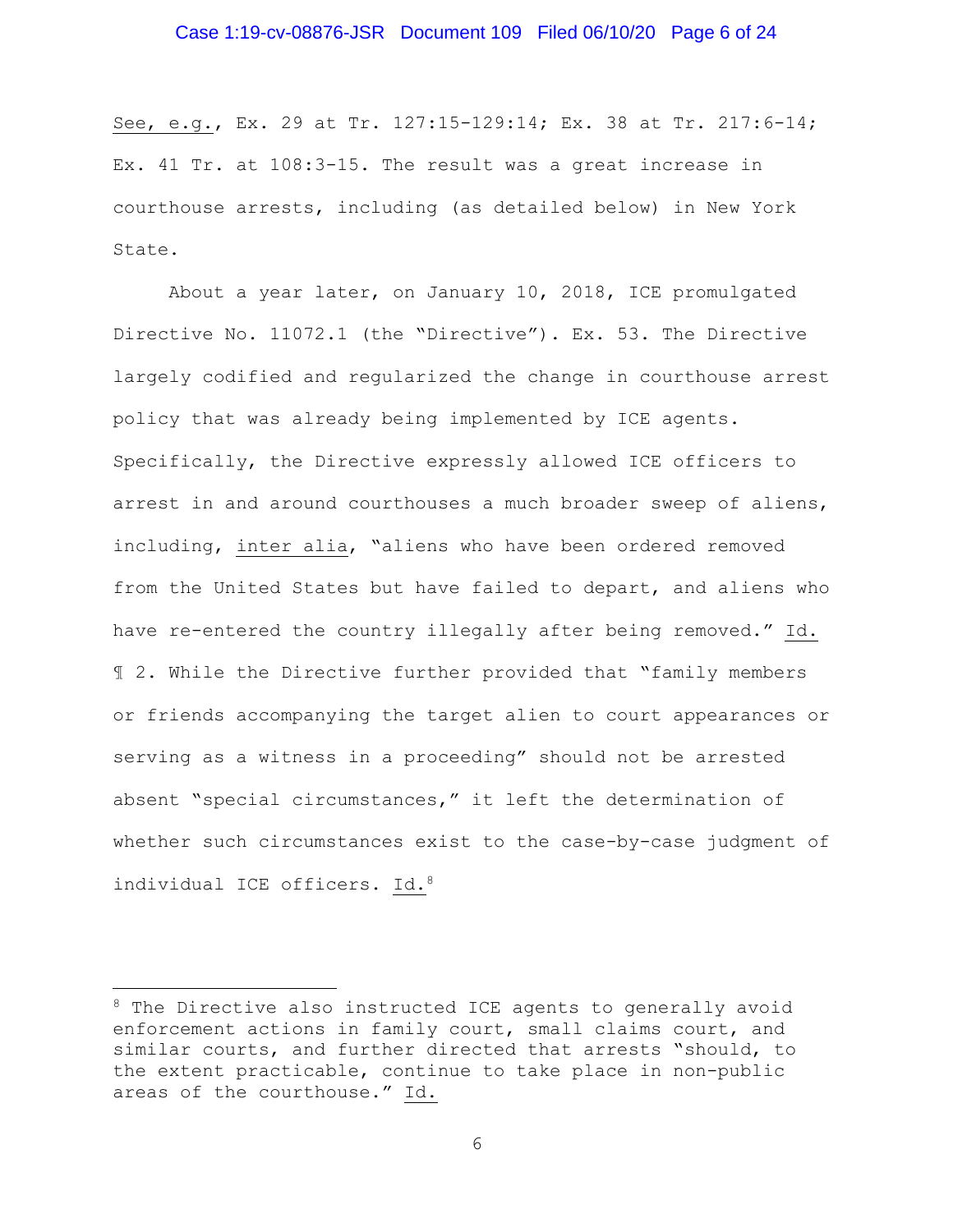### Case 1:19-cv-08876-JSR Document 109 Filed 06/10/20 Page 7 of 24

Even before the Directive was issued, however, the number of civil immigration arrests undertaken in and around New York State courthouses greatly increased as a result of ICE's interpretation of the 2017 Executive Order. Based on extensive arrest records produced by defendants,  $9$  plaintiffs calculate that, while ICE conducted 20 enforcement actions at or near New York state courthouses in 2015 and 28 in 2016, this increased to 161 in 2017, 107 in 2018, and 173 in 2019.10 Ex. 42 ¶ 13. The striking increase from 2016 to 2017 further confirms that ICE effectively expanded its courthouse arrest policy in early 2017 in response to the Executive Order (and the 2017 Implementing Memo), and that the Directive, promulgated in 2018, simply memorialized the policy and practices that had already been put in place the preceding year.

<sup>&</sup>lt;sup>9</sup> These records include I-213 arrest reports and ICE Field Operation Worksheets, as well as Unusual Occurrence Reports produced by the New York state courts. Ex. 42 ¶¶ 4, 9; see also Onozawa Decl. ¶ 27, ECF No. 100 (Apr. 20, 2020).

 $10$  There is no disagreement among the parties that ICE's enforcement activity in and near New York State courthouses increased greatly between 2016 (and before) and 2017 (and after). Defendants calculate somewhat different numbers — from 52 immigration arrests in 2015 and 39 in 2016 to 139 in 2017, 228 in 2018, and 247 in 2019, Onozawa Decl. ¶¶ 27-28 — owing to a different definition of the term "near" a courthouse, as well as disagreements over which documents to include in the calculation, among other discrepancies. Id. But this minor factual dispute between the parties is not relevant to any legal issue here involved.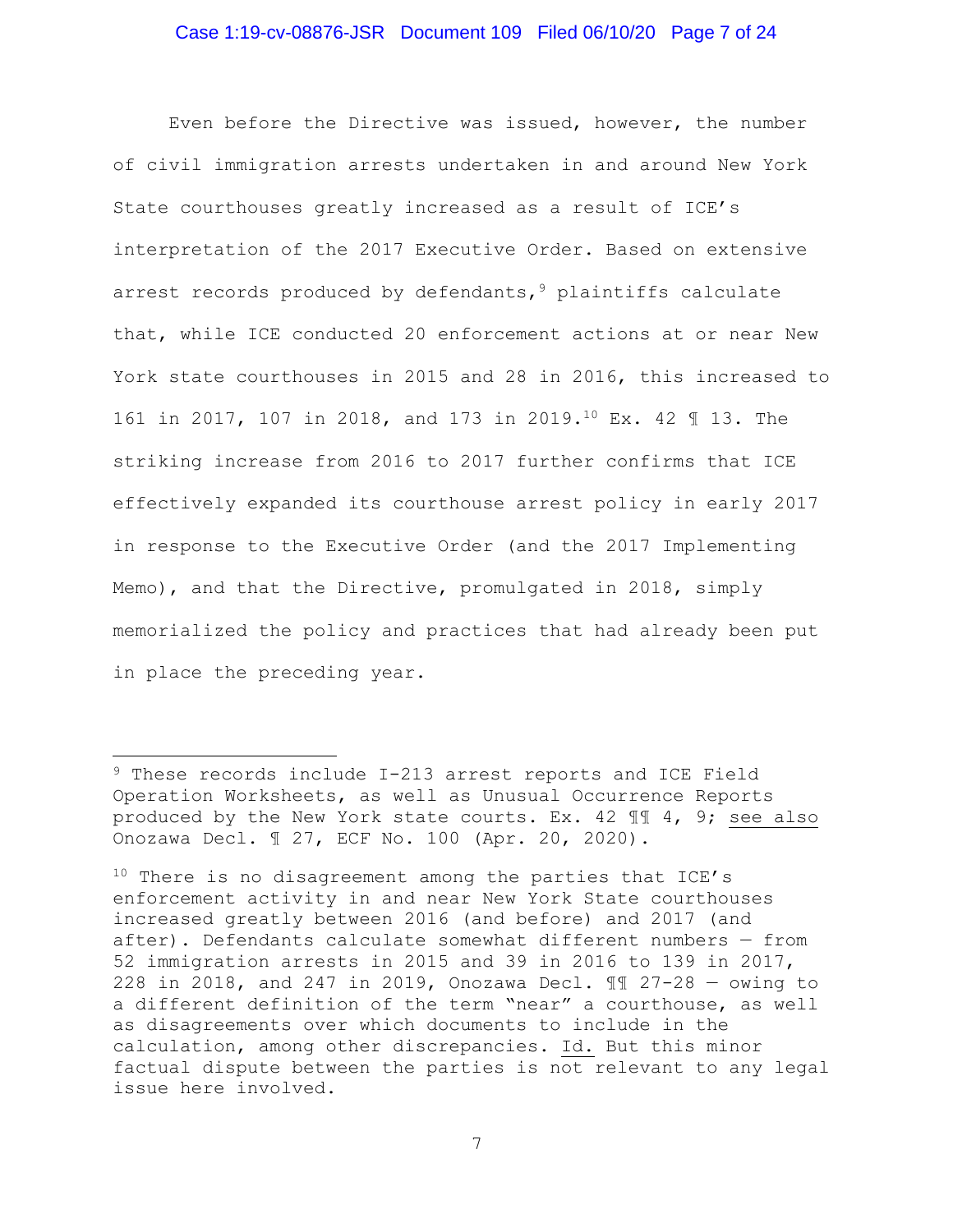Plaintiffs here have offered substantial evidence that ICE's decision to expand its courthouse arrest authority impacted litigants and courts in the State of New York even beyond what the numbers themselves might suggest. Evidence proffered by the plaintiffs indicates that substantial numbers of non-citizen litigants, even those who were not themselves subject to these actions, now feared any kind of participation in the legal system, including reporting domestic violence, e.g., Ex. 1 ¶¶ 6-8; Ex. 15 ¶¶ 4-11, litigating family court actions, Ex. 1  $\mathbb{I}$  9; Ex. 3  $\mathbb{I}$  5-7, and pursuing meritorious defenses to criminal charges, Ex. 7 ¶ 7. And in criminal cases, alien victims and witnesses expressed concern about coming forward for fear of arrest. E.g., Ex. 2 ¶ 13; Ex. 32 at Tr. 72:7-24; Ex. 43 at Tr. 48:6-25; see also, e.g., Amicus Br. of Immigrant Defense Project et al., ECF No. 82 (Mar. 13, 2020) at 6-7 (providing examples of ICE agents using force against aliens in and around courthouses).

Plaintiffs have also submitted substantial evidence indicating that these arrests, in addition to their impact on litigants, undermined the orderly functioning of New York courts themselves. Because ICE arrested aliens as they were entering court for scheduled proceedings, e.g., Ex. 28 at Tr. 55:9-15; Ex. 39 at Tr.  $41:17-42:9$ ; Ex. 59 at 84, the agency forced courts to adjourn proceedings at the last minute, wasting scarce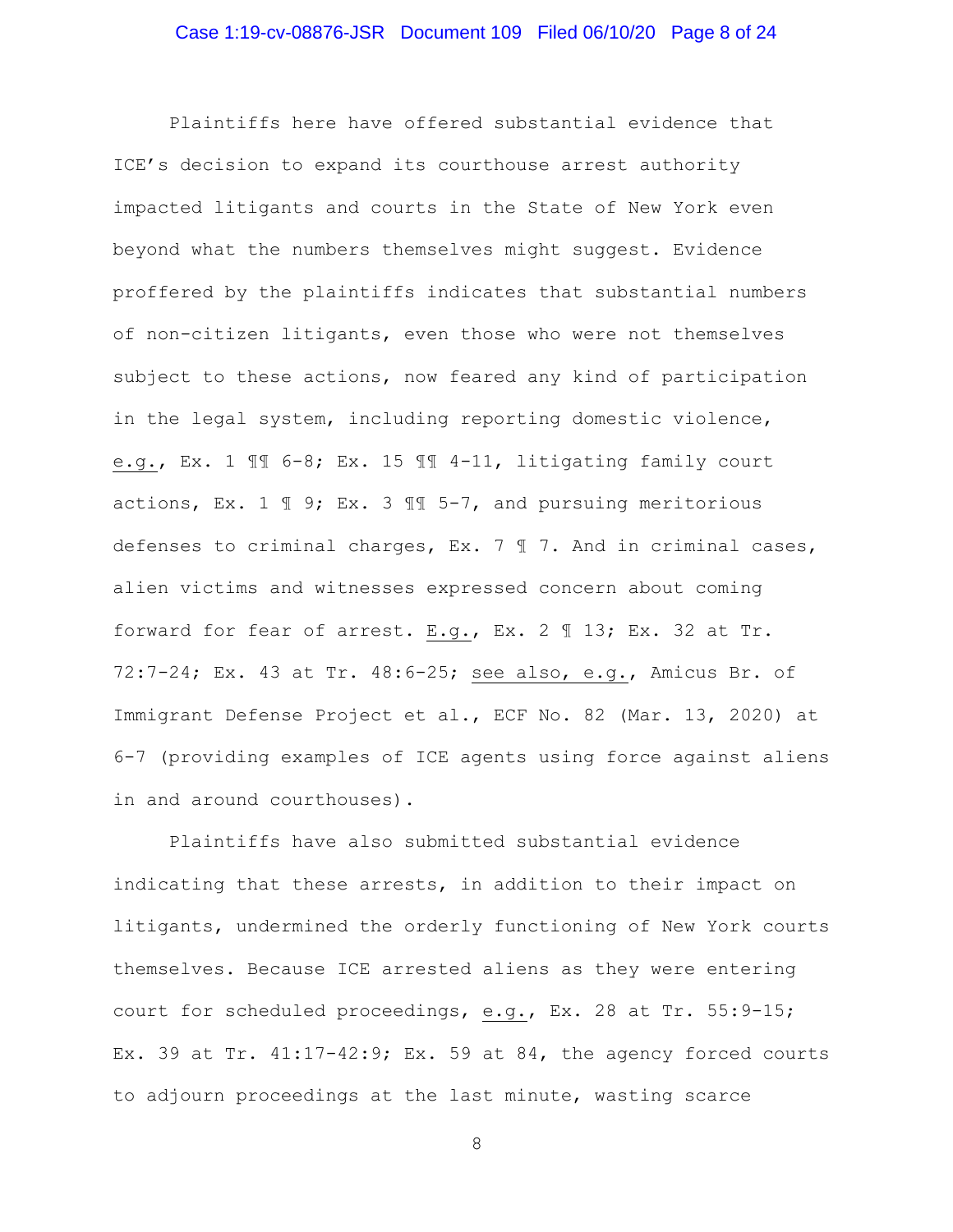### Case 1:19-cv-08876-JSR Document 109 Filed 06/10/20 Page 9 of 24

judicial time and resources, see e.g., Ex. 32 at Tr. 38:10-14. Similar results occurred when ICE failed to produce a criminal defendant for a scheduled conference. Ex. 43 at Tr. 77:22-80:9. Even worse were those occasions when ICE conducted an arrest in the courthouse itself, resulting in "complete chaos," id. Tr. at 73:17 (testimony of a Brooklyn assistant district attorney), as well as physical damage, Ex. 59 at 14. Finally, ICE further undermined the interests of justice by arresting and deporting criminal defendants who were appearing in court in connection with their own cases, thereby ensuring that these defendants never faced justice for their crimes. E.g., Ex. 32 at Tr. 18:16- 21:25, 32:7-16, 36:3-39:25; Ex. 104. See generally Amicus Br. of States, ECF No. 86 (Mar. 13, 2020); Amicus Br. of N.Y.C. Bar Ass'n, ECF No. 87 (Mar. 13, 2020).<sup>11</sup>

Defendants, however, dispute many of the foregoing characterizations. See, e.g., Defs.' Counter Statement to Pls.' Rule 56.1 Statement ¶¶ 139, 146, 185, 216-79, ECF No. 99 (Apr. 20 2020). Although the Court is persuaded, upon careful review of the record, that ICE's courthouse arrest policy has generated substantially the harms that plaintiffs claim and that

<sup>&</sup>lt;sup>11</sup> New York's Office of Court Administration has implemented policies to try to mitigate the negative impacts of ICE's activities in and around state courthouses, but these policies have not entirely succeeded. See Amicus Br. of Former Judges at 2-5, ECF No. 83 (Mar. 13, 2020).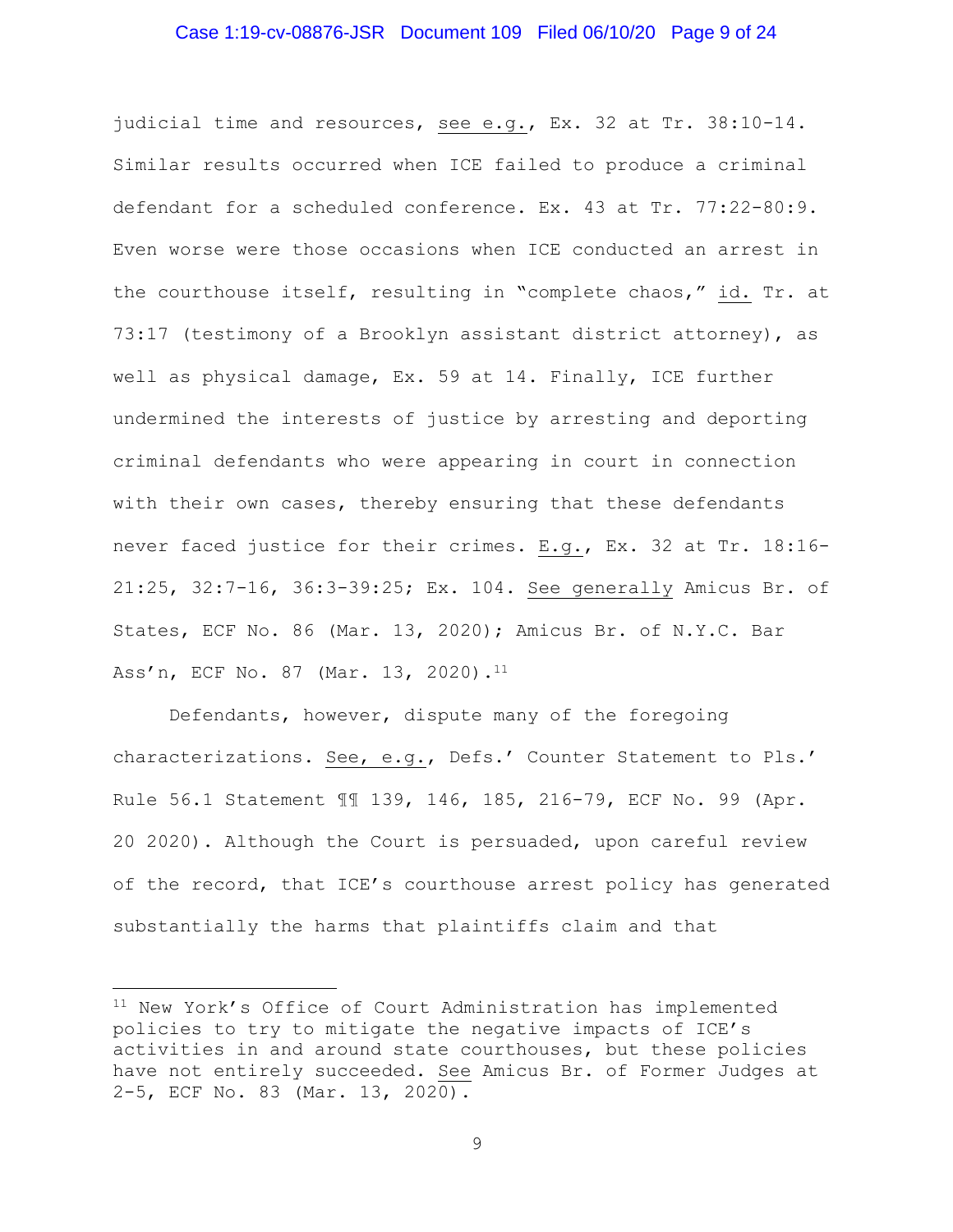### Case 1:19-cv-08876-JSR Document 109 Filed 06/10/20 Page 10 of 24

defendants have not raised genuine disputes in these respects, nevertheless, the Court need not, and does not, reach these factual contentions. This is because the questions in the instant motion can be resolved as pure issues of law, the resolution of which does not depend on these facts. See New York v. U.S. Dep't of Health and Human Servs., 414 F. Supp. 3d 475, 516 (S.D.N.Y. 2019).

Specifically, as already noted, plaintiffs argue in their first cause of action, Compl. ¶¶ 121-29, that ICE's courthouse arrest policy as embodied in the Directive exceeds the agency's authority under the INA, because that statute incorporates a common law privilege against civil arrest of those present in courthouses, on courthouse grounds, or necessarily traveling to or from courthouses for scheduled proceedings. By conducting these arrests, plaintiffs argue, ICE therefore violates section 706(2)(C) of the APA. In their second cause of action, Compl.  $\mathbb{I}\mathbb{I}$ 130-134, plaintiffs argue that ICE's adoption of this policy beginning in 2017, and its codification a year later in the Directive, was arbitrary and capricious, in violation of section 706(2)(A) of the APA. The parties now cross-move for summary judgment on both of these claims.<sup>12</sup> It is these pure questions of law that the Court now decides.

 $12$  Plaintiffs also advance a third cause of action, arguing that ICE's policy unconstitutionally infringes on New York's state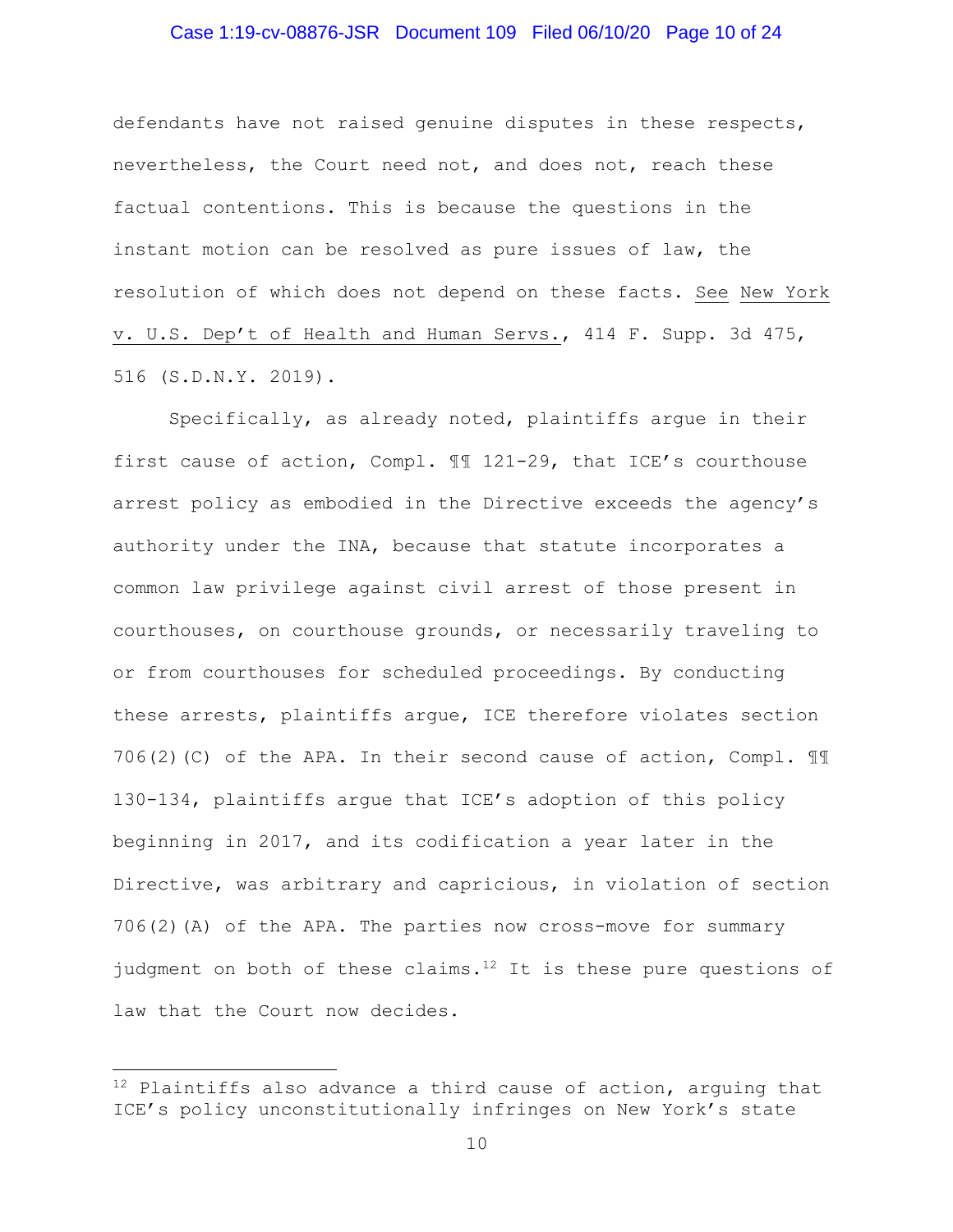#### **DISCUSSION**

## **I. Count One**

The parties first cross-move for summary judgment on plaintiffs' first cause of action. Plaintiffs here argue that the Directive exceeds ICE's statutory authority because the INA incorporates the centuries-old common law privilege against courthouse civil arrest. See 5 U.S.C. § 706(2)(C). Defendants counter that there is no such privilege still extant, and that, alternatively, even if such privilege still exists, the INA preempts it.

The Court has already addressed this dispute at great length in its December 2019 Opinion and Order denying defendants' earlier motion to dismiss (the "Motion to Dismiss Opinion"), ECF No. 51 (Dec. 19, 2019), at 20-34, and hereby readopts that Opinion by reference. In brief, English courts from at least the late eighteenth century repeatedly recognized a common law privilege against civil arrest for anyone present on courthouse premises and grounds or necessarily coming and going to a court proceeding. E.g., Walpole v. Alexander (1782), 99 Eng. Rep. 530, 530-31; Meekins v. Smith (1791), 126 Eng. Rep.

sovereignty, in violation of the Tenth Amendment. Compl. ¶¶ 135- 42. Because the Court holds in plaintiffs' favor on the APA claims, and because each of those claims independently provides a basis for all of the relief plaintiffs here seek, the Court need not and does not reach the Tenth Amendment claim and treats it as having become moot.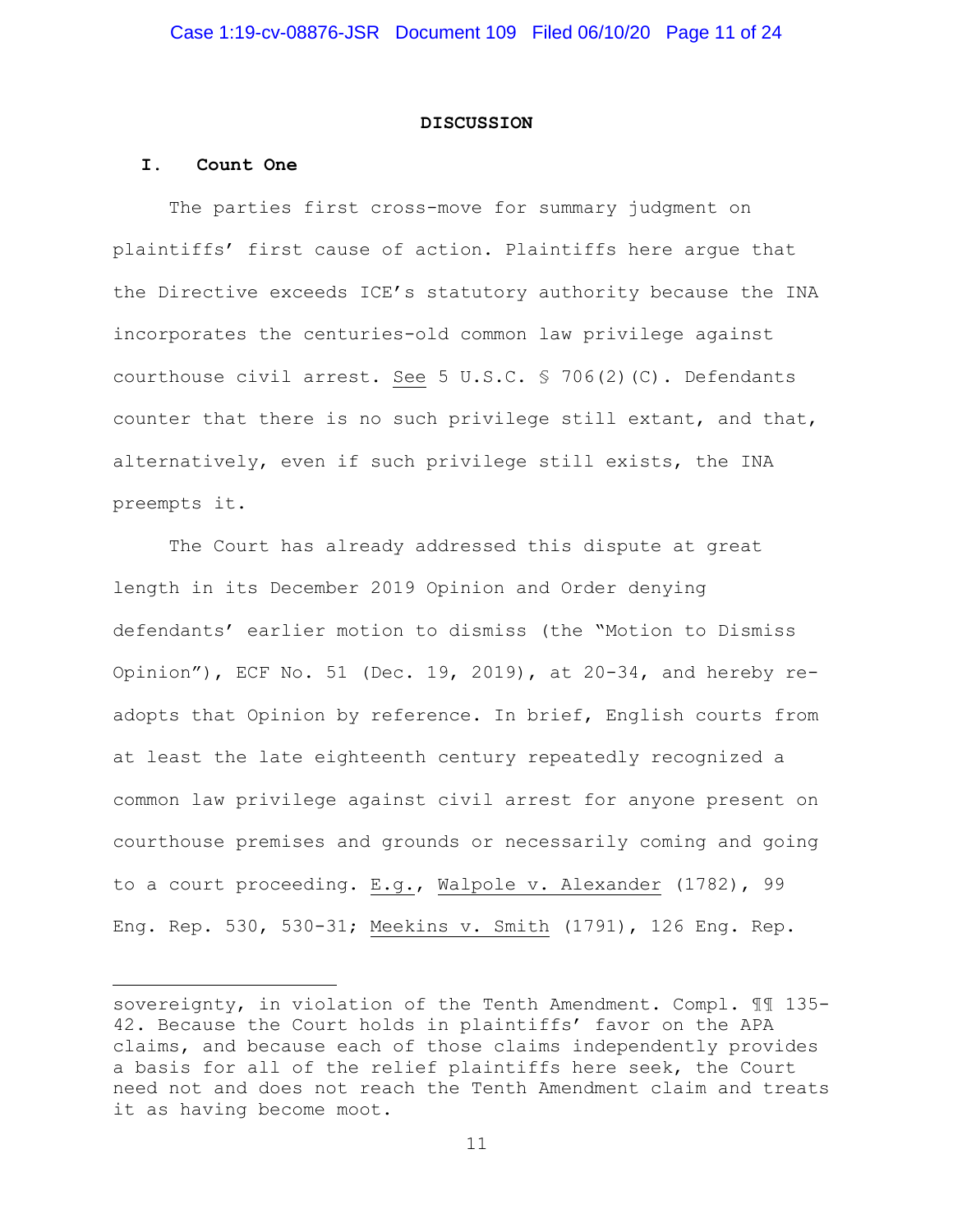### Case 1:19-cv-08876-JSR Document 109 Filed 06/10/20 Page 12 of 24

363, 363; see also 3 William Blackstone, Commentaries on the Laws of England 289 (1768). During the nineteenth and early twentieth centuries, American courts, including those of New York State as well as the U.S. Supreme Court, confirmed that this privilege was part of our law as well. See Person v. Grier, 66 N.Y. 124, 125 (1876); Parker v. Marco, 136 N.Y. 585, 589 (1893); Stewart v. Ramsay, 242 U.S. 128, 129 (1916).

These decisions recognized two independently sufficient rationales supporting the privilege: first, to encourage parties and witnesses to attend court proceedings, e.g. Person, 66 N.Y. at 126, and, second, to enable courts to function properly, e.g. Parker, 136 N.Y. at 589.

As further detailed in the Court's Motion to Dismiss Opinion, although this privilege first arose at a time when civil arrest of the defendant was the means by which a plaintiff initiated a civil suit, by the era of Person, Parker, and Stewart, this practice had given way to more familiar forms of service of process. Yet rather than abandon the privilege, those courts found it to be so strong as to apply even to the far-less disruptive process service of the day. And now that immigration detention has arisen as a new, intrusive form of civil arrest, see I.N.S. v. Lopez-Mendoza, 468 U.S. 1032, 1038 (1984), it follows that the privilege applies in this context as well. Motion to Dismiss Opinion at 22-29.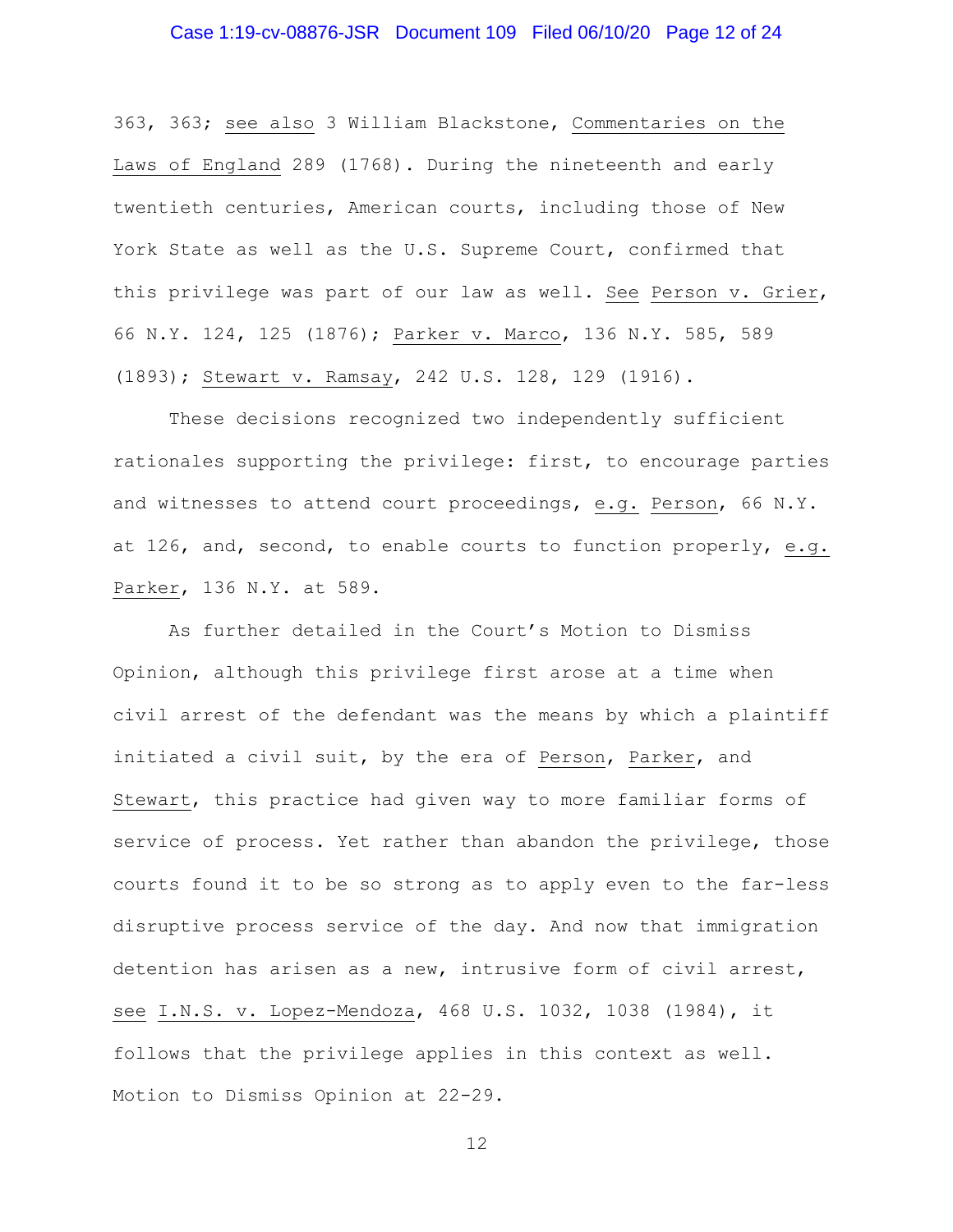### Case 1:19-cv-08876-JSR Document 109 Filed 06/10/20 Page 13 of 24

This Court further held in the Motion to Dismiss Opinion that the statute governing ICE's arrest authority, the INA, incorporates this privilege into federal law. Motion to Dismiss Opinion at 29-34. The Court's reasoning, fully elaborated there, drew on the fundamental principle that courts should interpret a federal statute not to abrogate contrary state law unless Congress's intention to do so is "manifest" in the statute's language. City of Milwaukee v. Ill. and Mich., 451 U.S. 304, 316 (1981) (citing Rice v. Santa Fe Elevator Corp., 331 U.S. 218, 230 (1947)); see also Gregory v. Ashcroft, 501 U.S. 452, 460 (1991) (holding that courts should interpret federal statutes not to "alter the usual constitutional balance between the States and the Federal Government" unless the language of the statute is "unmistakably clear" to that effect) (internal quotation marks omitted).

As they did in their briefing on the motion to dismiss, defendants here again raise several arguments to the effect that the INA did not incorporate, but rather preempted, this privilege. But none persuades the Court to abandon its earlier conclusion. To begin with, defendants argue that the general presumption that federal statutes do not preempt the common law should not apply where, as here, there is some ambiguity as to the scope of the common law principle at issue. See United States v. Craft, 535 U.S. 274, 288 (2002) (explaining that the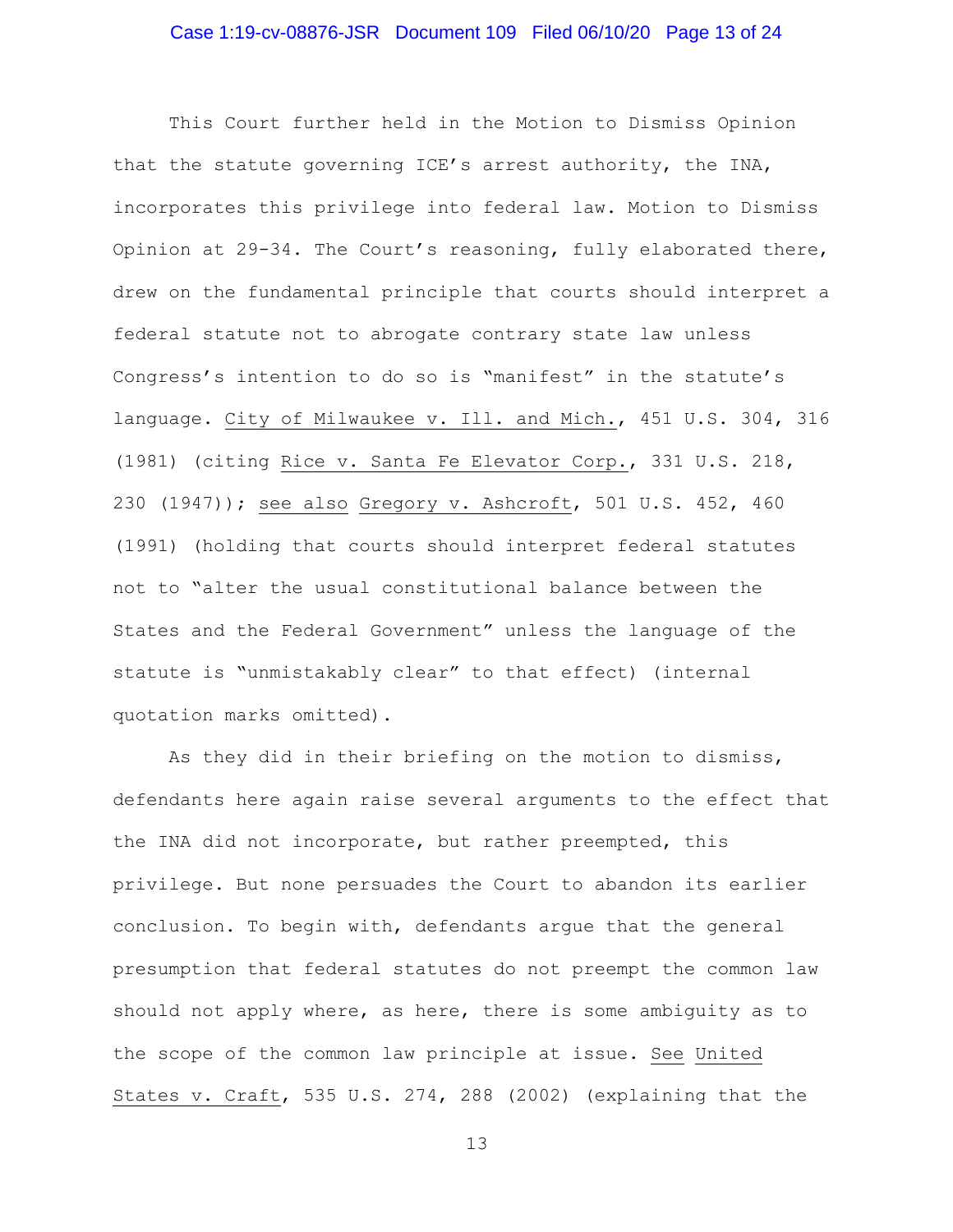### Case 1:19-cv-08876-JSR Document 109 Filed 06/10/20 Page 14 of 24

"common-law rule" at issue there "was not so well established . . . that we must assume that Congress considered the impact of [a statute's] enactment on the question now before us"); cf. Pasquantino v. United States, 544 U.S. 349, 360 (2005) (holding that a federal wire fraud prosecution for evading foreign taxes did not derogate a common-law principle known as the "revenue rule" because no revenue rule cases at the time of the enactment of the federal statute had "held or clearly implied that the revenue rule barred the United States from prosecuting a fraudulent scheme to evade foreign taxes").

Concededly, no cases at the time of the 1952 enactment of the relevant provision of the INA, 8 U.S.C. § 1226, had expressly held that the privilege applied in the exact context of civil immigration arrest. Rather, as outlined above, the cases in the preceding decades applied the privilege to protect against civil service of process on courthouse grounds and to those traveling to and from the courthouse. But this only proves plaintiffs' point: if courts of that era recognized this privilege as so fundamental as to apply to the relatively small burden of service of process, it follows that these courts would have held that the privilege applied even more strongly to civil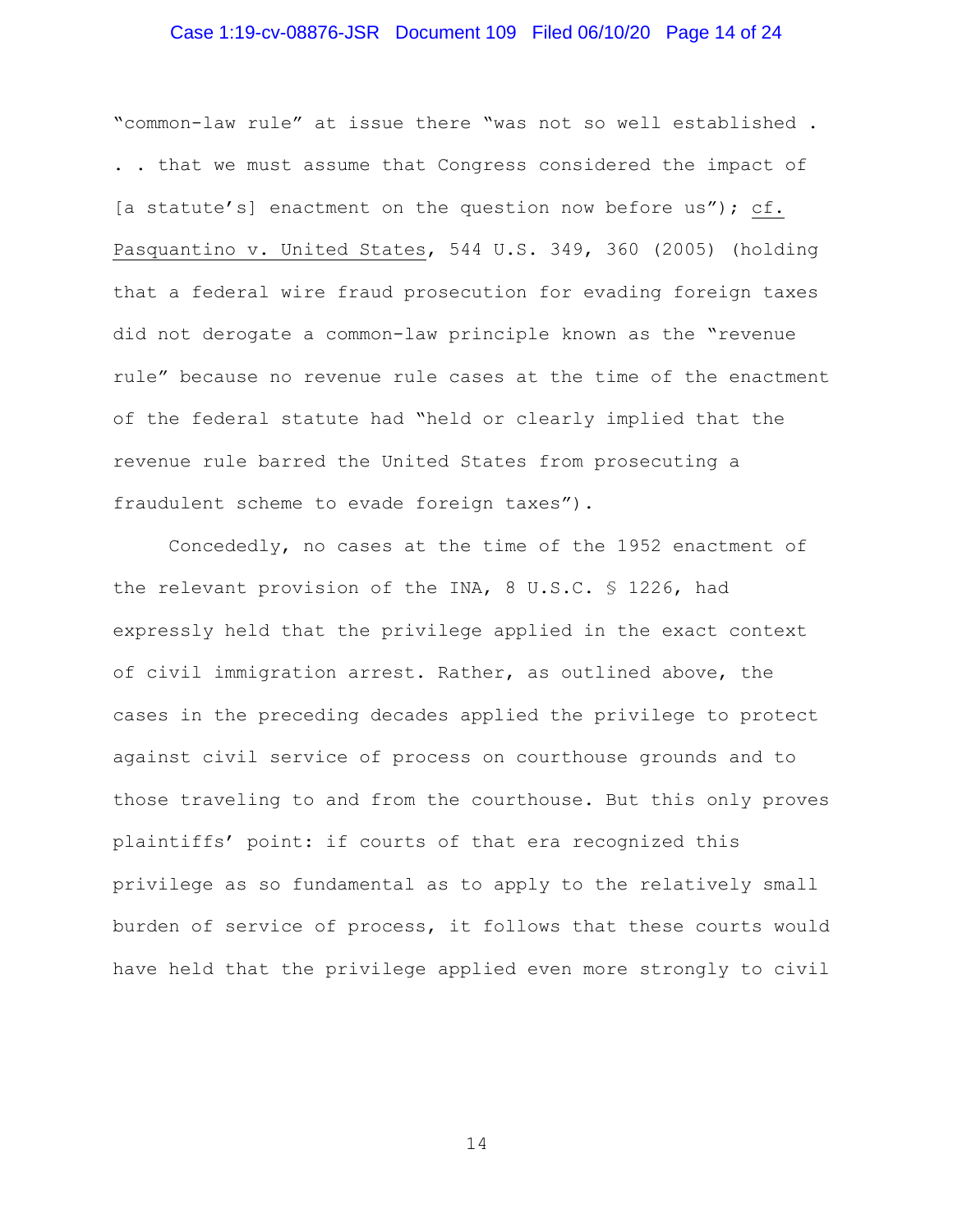### Case 1:19-cv-08876-JSR Document 109 Filed 06/10/20 Page 15 of 24

immigration arrest and detention. The Congress in 1952 surely recognized as much.13

Next, defendants cite 8 U.S.C. § 1229(e), a provision of the INA that, in their view, demonstrates that Congress intended to abrogate the common law privilege in the context of immigration arrests. This section, read in conjunction with its cross-reference to 8 U.S.C. § 1367, essentially provides that, when "an enforcement action leading to a removal proceeding" takes place at a courthouse, and the arrested alien had been appearing in court in connection with specified types of proceedings including domestic violence and sexual assault, immigration officers may not use information provided by abusers to support an adverse determination of deportability. See 8 U.S.C. § 1229(e)(1) & (2)(B); id. § 1367; H.R. Rep. No. 190-233, at 120 (2005).

<sup>&</sup>lt;sup>13</sup> Defendants cite United States v. Green, 305 F. Supp. 125 (S.D.N.Y. 1969) as evidence that mid-twentieth century courts did not view the common law privilege so broadly. There, the court declined to apply this privilege to defendants who were served with a grand jury subpoena while present in court for a "preliminary examination" in a criminal matter. Id. at 127. But in that case, the process served upon these defendants at the courthouse was for a criminal proceeding, i.e., the defendants' alleged destruction of their draft cards in violation of 50 App. U.S.C.A.  $\frac{6}{5}$  462(b)(3) (now codified at 50 U.S.C.  $\frac{6}{5}$  3811(b)(3)). Green, therefore, does not implicate the courthouse civil arrest privilege at issue here.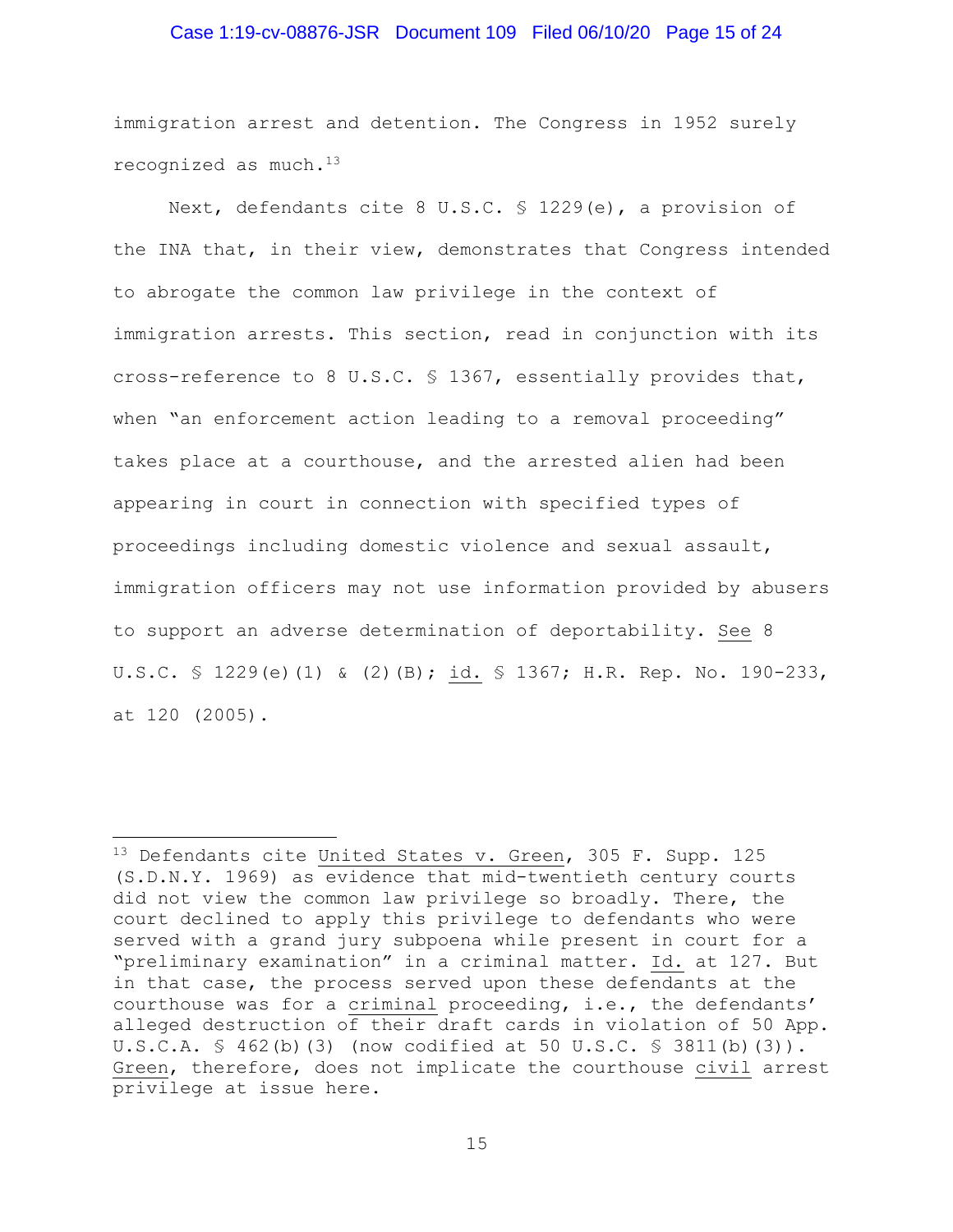Defendants raised an identical argument in their earlier motion to dismiss, see Defs.' Mem. of Law in Supp. of Mot. to Dismiss at 8, 23-24, ECF No. 26 (Oct. 23, 2019), and the Court still finds it unpersuasive, for two independent reasons. First, the legislative history that defendants cite does not establish that the enacting Congress contemplated civil immigration arrests of aliens occurring at courthouses. See H.R. Rep. 190- 233 at 120-21. The legislative history explains that the statute's restrictions on immigration officers using information provided by abusers applies at all stages of a removal proceeding, not just the initial arrest. Id. at 120. The statute's language about courthouse enforcement actions, therefore, does not necessarily refer to civil immigration arrest, but more likely refers to civil removal proceedings arising out of criminal arrests by state and local law enforcement, arrests which the common law privilege at issue would not cover.

Second, as Judge Talwani of the District of Massachusetts recently wrote in an opinion on this same issue, Congress added section 1229(e) to the INA in 2006, see Pub. L. No. 109-162, 119 Stat. 2960 (Jan. 5, 2006), over fifty years after the original passage of the INA. Ryan v. U.S. Immigration and Customs Enf't, 382 F. Supp. 3d 142, 158-59 (D. Mass. 2019). This is significant. Defendants read section 1229(e) as evidence, not of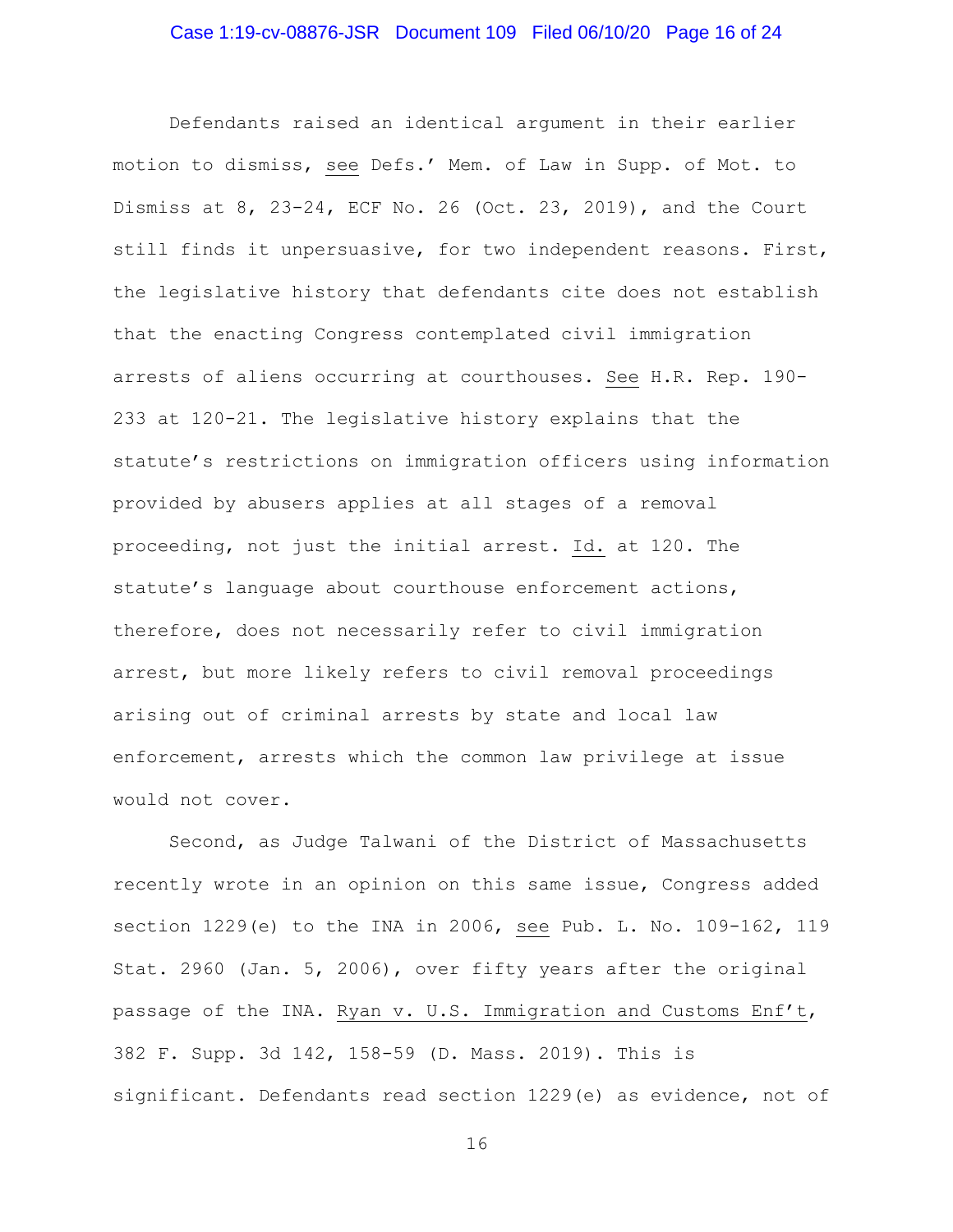### Case 1:19-cv-08876-JSR Document 109 Filed 06/10/20 Page 17 of 24

what Congress intended in 2006, but as evidence of what Congress intended in 1952 when it enacted 8 U.S.C. § 1226, the provision of the INA that grants the executive branch broad authority to conduct immigration arrests. $14$  But Congress's views in 2006 are of little help to the Court in interpreting what Congress intended in 1952. See Ryan, 392 F. Supp. at 158 ("When a later statute is offered as an expression of how the Congress interpreted a statute passed by another Congress a half century before, such interpretation has very little, if any, significance.") (quoting Bilski v. Kappos, 561 U.S. 593, 645 (2010) (Stevens, J., concurring)).

Finally, defendants rely on a recent Second Circuit case not considered by the Court at the time of its Motion to Dismiss Opinion, United States v. Lett, 944 F.3d 467 (2d Cir. 2019). In Lett, the Second Circuit held that ICE could lawfully detain an alien charged with importing cocaine even after that alien had been granted bail in his federal criminal case under the Bail Reform Act. Id. at 469. Defendants read this case for the proposition that Congress granted ICE arrest authority so broad

 $14$  Even if defendants were to read this section as evidence that Congress in 2006 intended to abrogate the common law privilege, such an argument would be unavailing. As the Court previously explained, "it would be odd to view a provision meant to encourage aliens' attendance at court as evidence of Congressional intent to allow ICE to undermine that very objective." Motion to Dismiss Opinion at 34.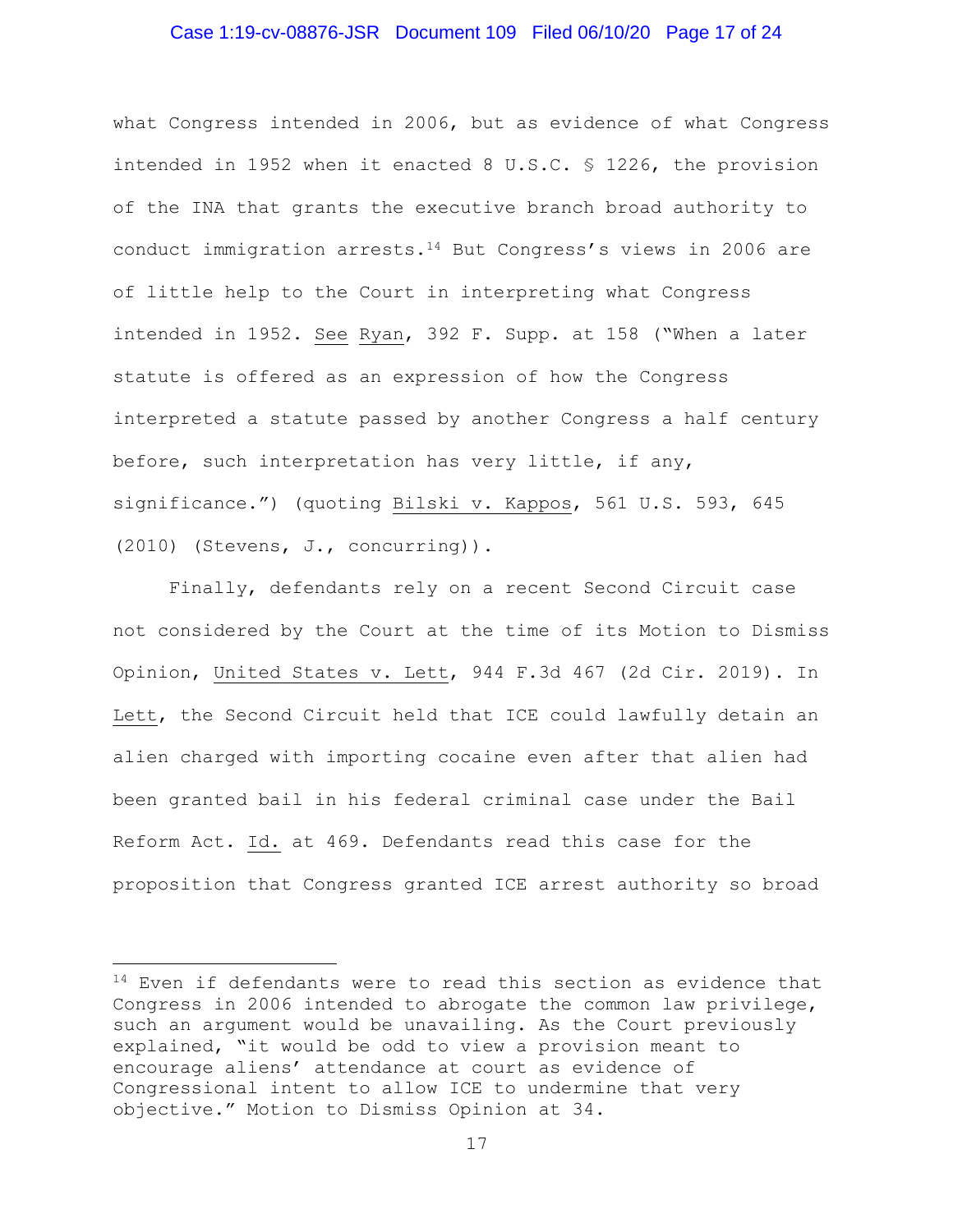### Case 1:19-cv-08876-JSR Document 109 Filed 06/10/20 Page 18 of 24

as to override other laws to the contrary. This, in defendants' view, is further evidence that the INA preempts the common law civil arrest privilege in the context of immigration arrest. But Lett is inapposite. There, the court held that the Bail Reform Act and the INA "serve different purposes, govern separate adjudicatory proceedings, and provide independent statutory bases for detention." 944 F.3d at 470. There was, therefore, as the Second Circuit expressly found, "no conflict" between the statutes. Id. Here, however, there is a clear conflict  $-$  a conflict between the broad, generally-worded arrest authority of the INA and the narrow state common-law privilege against courthouse civil arrest. Lett gives the Court no guidance in resolving this conflict, leading the Court, again, to rely instead on the well-established principle against preemption of state common law.

Finding these and defendants' other arguments unpersuasive, the Court accordingly finds that the INA incorporates the state common-law privilege against civil immigration arrest for those present in New York state courthouses, or on courthouse grounds, or necessarily traveling to or from court proceedings, and therefore grants plaintiffs' motion for summary judgment on Count One.

### **II. Count Two**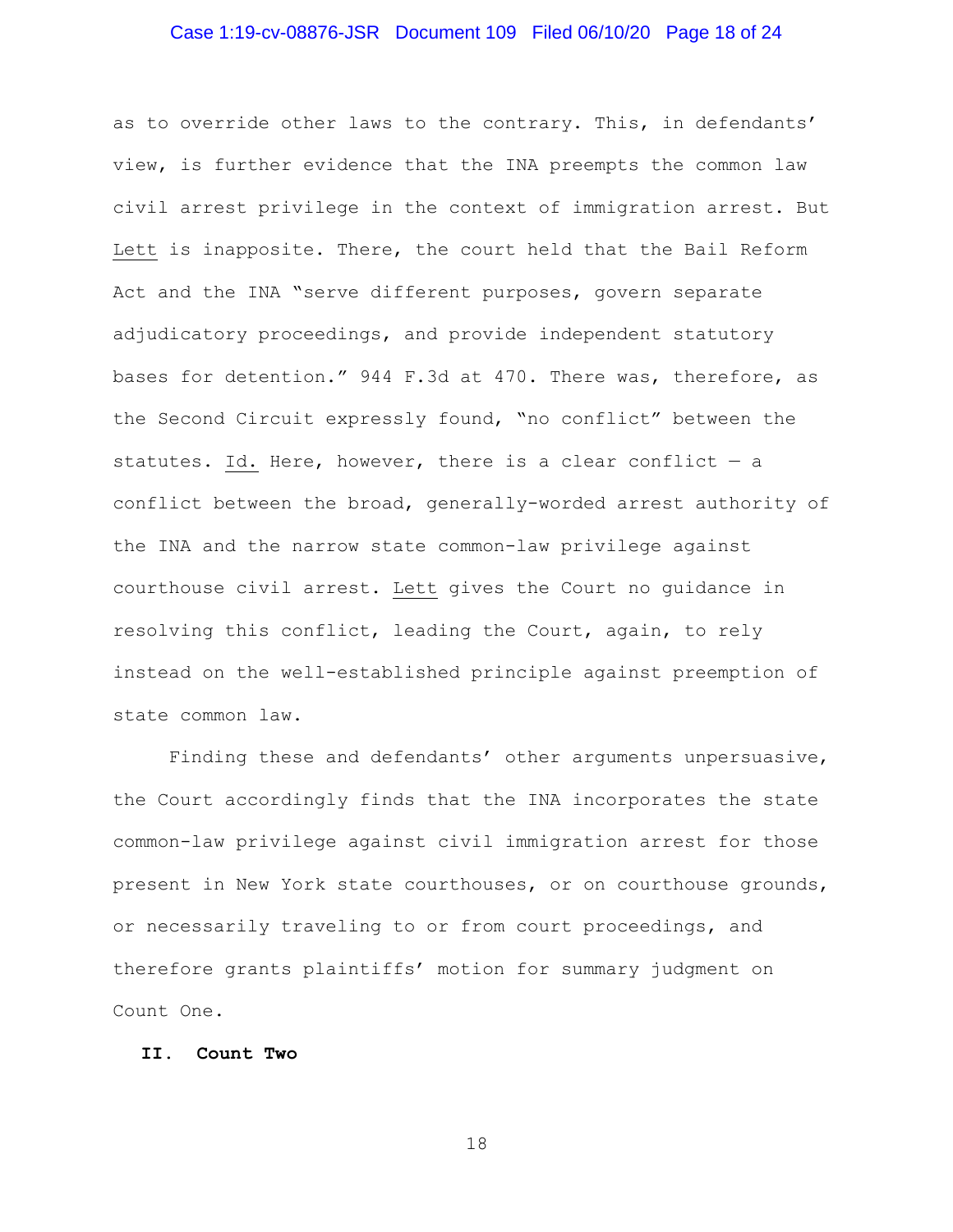### Case 1:19-cv-08876-JSR Document 109 Filed 06/10/20 Page 19 of 24

Next, the parties cross-move for summary judgment on plaintiffs' second cause of action, their claim that ICE adopted its courthouse arrest policy in an arbitrary and capricious manner, in violation of section 706(2)(A) of the APA.

It is axiomatic that an agency must provide a reasoned explanation for a departure from its prior policy. Motor Vehicle Mfrs. Ass'n of U.S. v. State Farm Mut. Auto. Ins. Co., 463 U.S. 29 (1983); FCC v. Fox Television Stations, Inc., 556 U.S. 502 (2009). As explained above, ICE initially changed its courthouse arrest policy in 2017, when it greatly increased both the number and scope of courthouse arrests, purportedly in response to the January 25 Executive Order and the February 20 Implementing Memo. While neither the January 25 Executive Order nor the February 20 Implementing Memo says anything expressly about courthouse arrests, it is here undisputed that ICE officers interpreted the Executive Order in particular, along with the 2017 Implementing Memo, not only to remove the earlier limitations on courthouse arrests, but also effectively to mandate that they occur whenever necessary to ICE enforcement. See, e.g., Ex. 29 at Tr. 127:15-129:14; Ex. 38 at Tr. 217:6-14; Ex. 41 at Tr. 108:3-15. Accordingly, beginning in February 2017, the agency's policy was effectively that ICE officers had unfettered authority to arrest aliens on state courthouse grounds.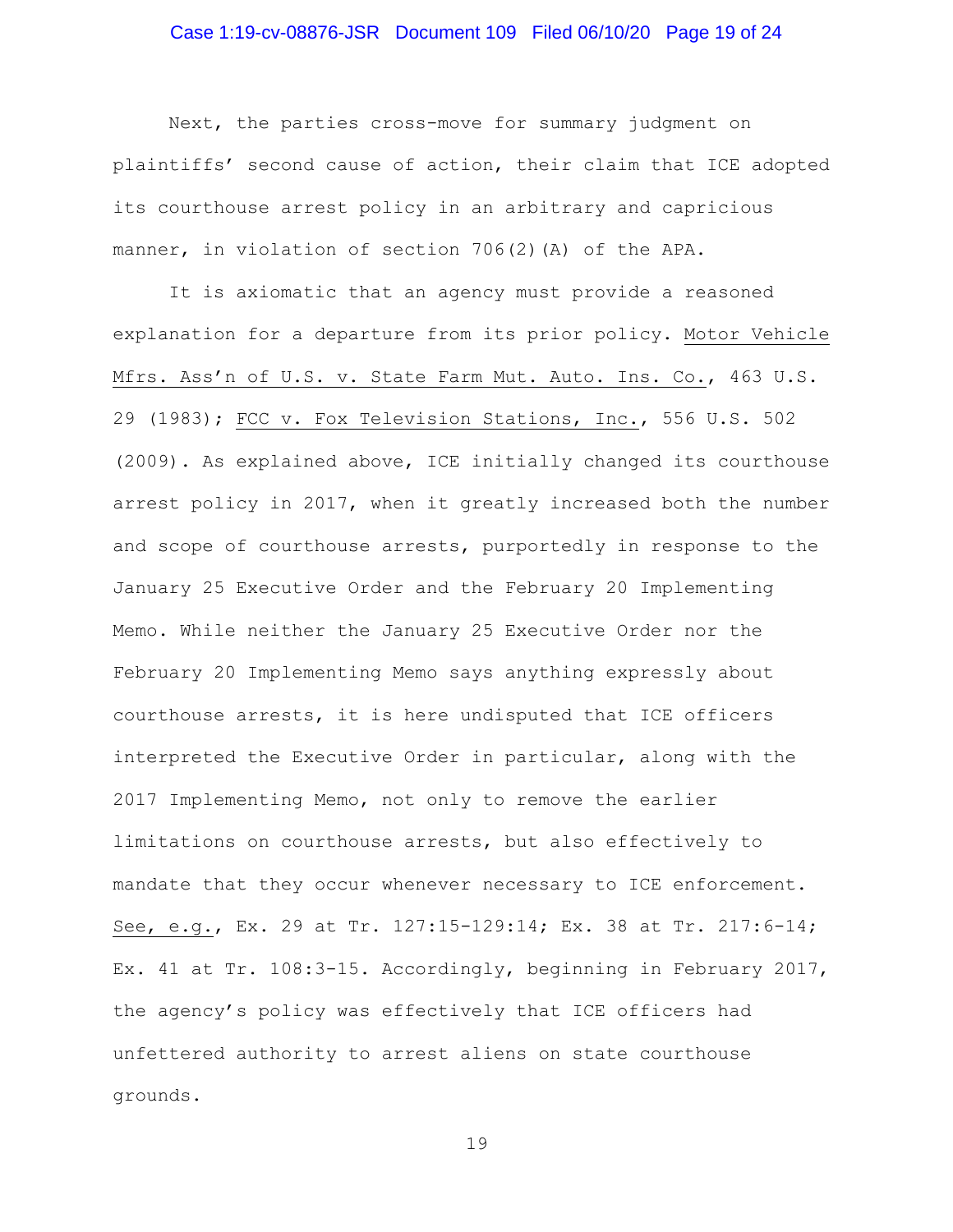### Case 1:19-cv-08876-JSR Document 109 Filed 06/10/20 Page 20 of 24

This change was largely codified in the adoption of the Directive in January 2018. Ironically, in light of ICE agents' interpretation of the Executive Order and the 2017 Implementing Memo, the Directive represented a mild contraction of ICE's courthouse arrest authority, though nothing even close to a full return to the pre-2017 policy. For example, the Directive provides that ICE agents should not arrest "family members or friends accompanying the target alien to court appearances or serving in a witness in a proceeding" except in "special circumstances." Ex. 53 ¶ 2. The Directive also instructs ICE officers to avoid arrests in public areas of the courthouse and in areas dedicated to non-criminal proceedings.

But while the administrative record produced by defendants provides an explanation for this modest narrowing, it says nothing about the reasons for the broad change in post-2016 policy that the Directive largely adopts. Indeed, if anything, the documents in the record demonstrate some of the problems with ICE's unconstrained authority to conduct courthouse arrests throughout 2017. The administrative record contains, for example, several 2017 media reports about disruptive courthouse arrests conducted under the pre-Directive policy. AR 136-43; 144-45; 146-55. The administrative record also contains correspondence from 2017 between ICE and several state courts, see AR 134-35 (Chief Justice Tani Cantil-Sakauye, Supreme Court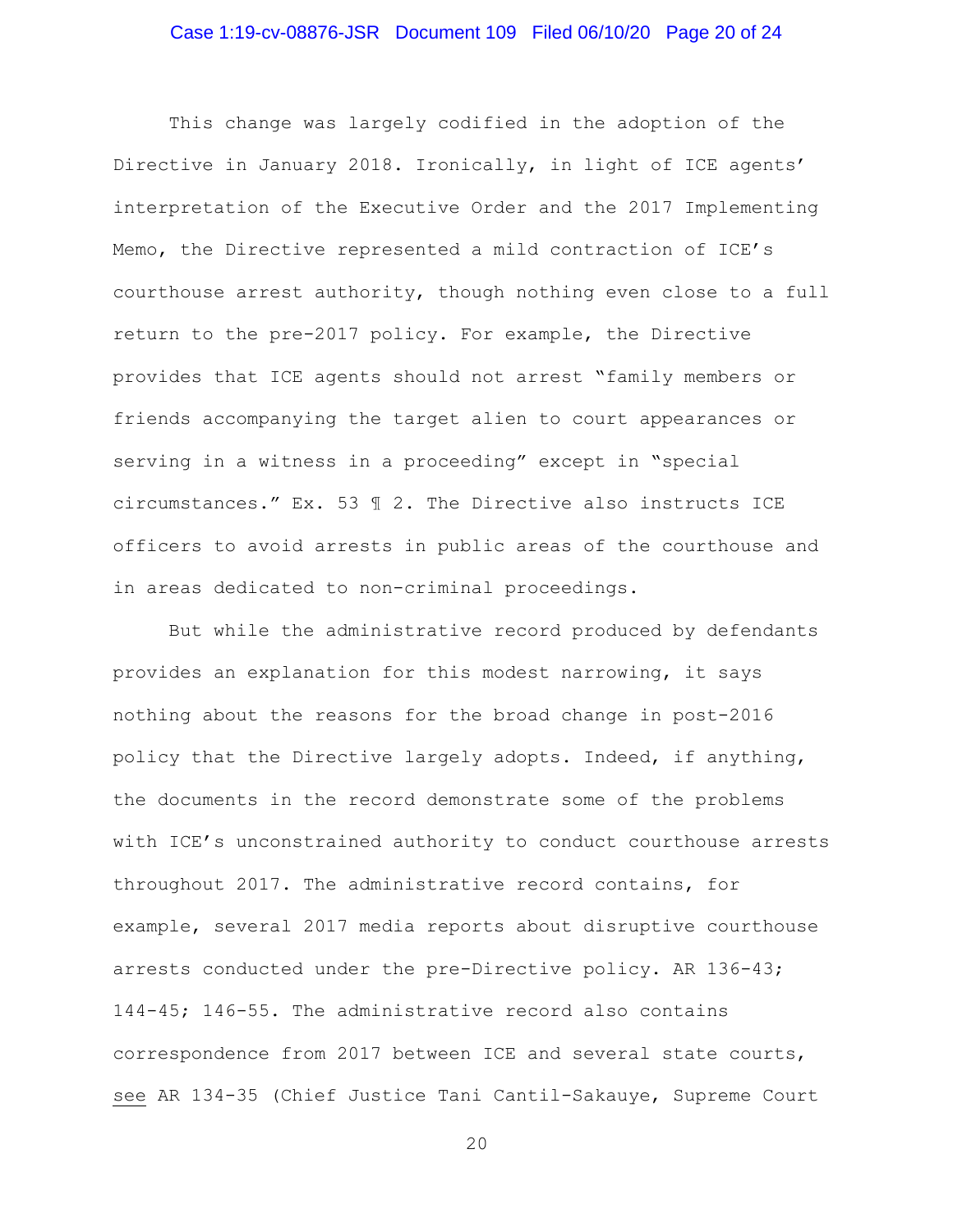### Case 1:19-cv-08876-JSR Document 109 Filed 06/10/20 Page 21 of 24

of California); 160-61 (Chief Justice Mary Fairhurst, Supreme Court of Washington); 162-63, 167-70 (Lawrence Marks, Chief Administrative Judge, New York State Unified Court System); 164- 66 (Thomas Balmer, Chief Justice, Oregon Supreme Court); 188-89 (Mary McQueen, National Center for State Courts), in which various state chief justices and other judiciary personnel express concern about ICE courthouse arrests.

In short, no reasons for the 2017 change in policy and practice nor for its codification in the 2018 Directive are set forth anywhere in the administrative record of this case. This is because, as defendants essentially conceded at oral argument on the instant motions, see Tr. at 14:12-16:24, ECF No. 107 (May 4, 2020), the reason for this policy change was ICE's silent interpretation of the January 2017 Executive Order and the 2017 Implementing Memo as effectively mandating this change. That is, in 2017, ICE greatly increased the frequency and scope of its courthouse arrests because it believed the Executive Order, in particular, required it to do so.

In actuality, however, the Executive Order did no such thing (nor for that matter did the 2017 Implementing Memo). As the Court observed at oral argument, Tr. at 12:12-18, the Executive Order (as well as the 2017 Implementing Memo) is silent on the topic of courthouse arrests. See AR 71-75. It merely directs, in general terms, that ICE must "employ all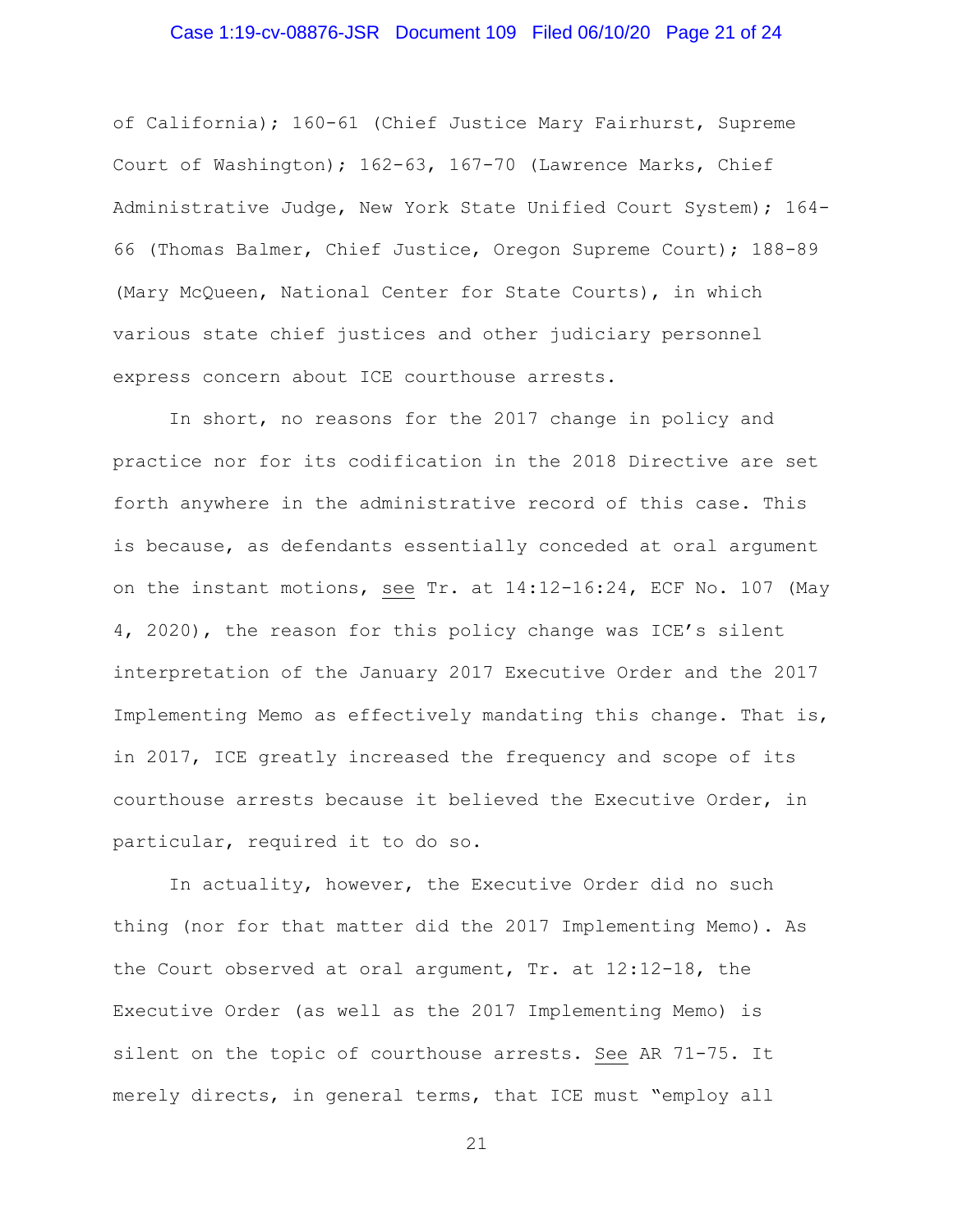### Case 1:19-cv-08876-JSR Document 109 Filed 06/10/20 Page 22 of 24

lawful means to ensure the faithful execution of the immigration laws of the United States against all removable aliens," AR 72 (emphasis supplied), and it instructs the Secretary of Homeland Security to "review agency regulations, policies, and procedures for consistency with this order," AR 74.

However, for all the reasons previously explained, courthouse civil arrests are not lawful, because they contravene the common-law privilege, which the INA is best read to incorporate, that protects courts and litigants against these intimidating and disrupting intrusions. Regardless of what ICE may have believed, then, the Executive Order in fact did not compel the agency to undertake its vast broadening of the scope of courthouse arrests.<sup>15</sup> To the contrary, by its use of the term "lawful," it effectively forbade such unlawful intrusions.

"[I]t is black letter law that where an agency purports to act solely on the basis that a certain result is legally required, and that legal premise turns out to be incorrect, the action must be set aside, regardless of whether the action could have been justified as an exercise of discretion." Regents of

 $15$  The fact that ICE's leadership may have held its interpretation in good faith is irrelevant. Although courts often defer to an agency's reasonable interpretation of the language of an executive order, see Udall v. Tallman, 380 U.S. 1, 4 (1965), the case for deference is at its weakest where the word in question is "lawful."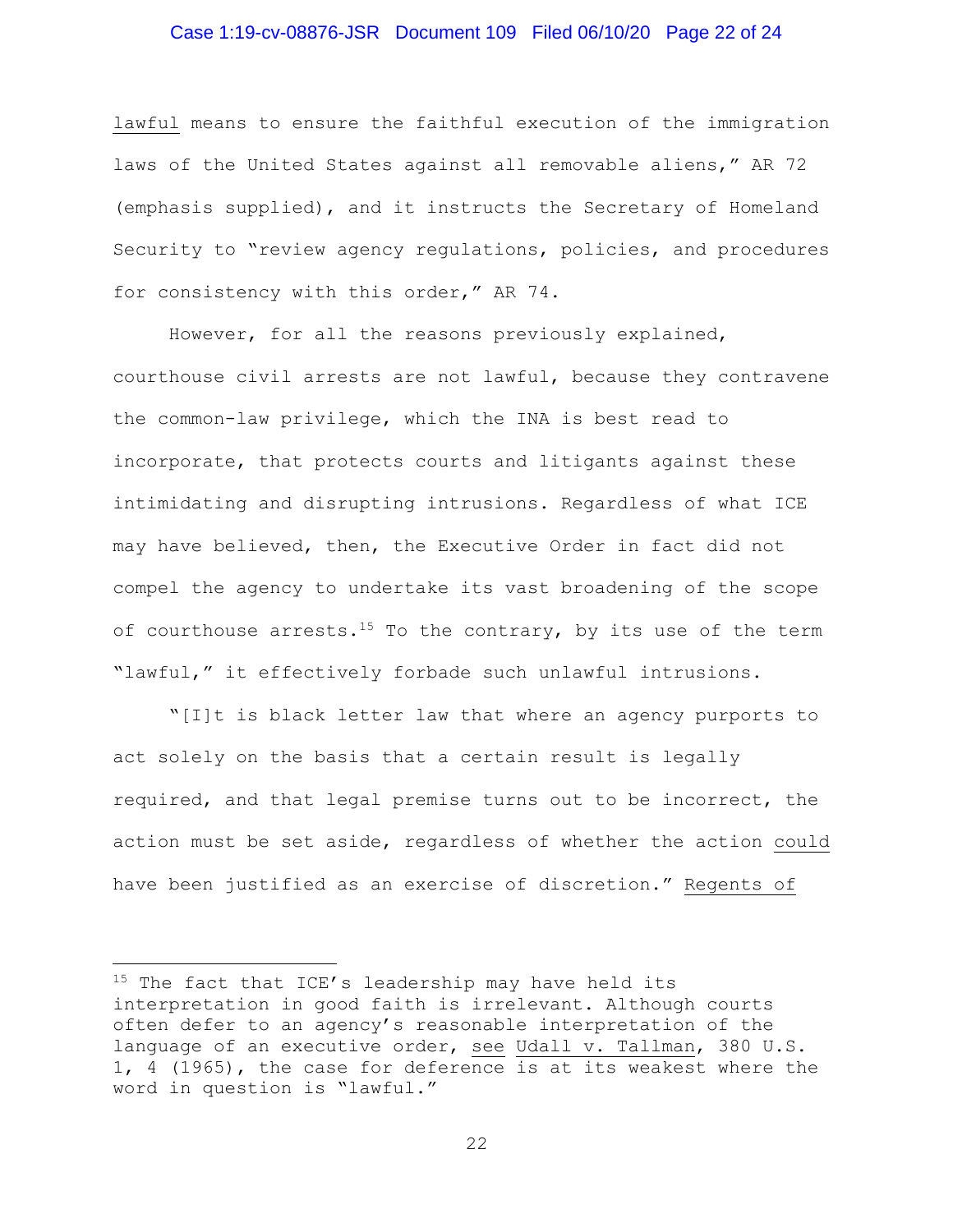### Case 1:19-cv-08876-JSR Document 109 Filed 06/10/20 Page 23 of 24

the Univ. of Cal. v. U.S. Dep't of Homeland Sec., 908 F.3d 476, 505 (9th Cir. 2018) (citing SEC v. Chenery Corp. (Chenery I), 318 U.S. 80, 94 (1943) ("[I]f the [agency] action is based upon a determination of law as to which the reviewing authority of the courts does come into play, an order may not stand if the agency has misconceived the law.")).

ICE has committed precisely this error. It has effectively offered no rationale other than its misguided reliance on the Executive Order for its consequential decision to expand its agents' authority to conduct courthouse arrests. Although the Directive itself makes conclusory references to the "reduce[d] safety risks" of conducting arrests in a place where people are screened for firearms, and the "unwillingness of jurisdictions to cooperate with ICE in the transfer of custody of aliens from their prisons and jails," Ex. 53 ¶ 1, the record contains no explanation of how the agency balanced any such benefits against the harms of the policy discussed above. Accordingly, the adoption of the Directive by ICE, as well as less formal shift in practice and policy in 2017, were arbitrary and capricious, in violation of § 706(2)(A) of the APA.

#### **CONCLUSION**

For the foregoing reasons, the Court grants plaintiffs' motion for summary judgment with respect to Counts One and Two, and, as a direct result, is obliged to also grant plaintiffs'